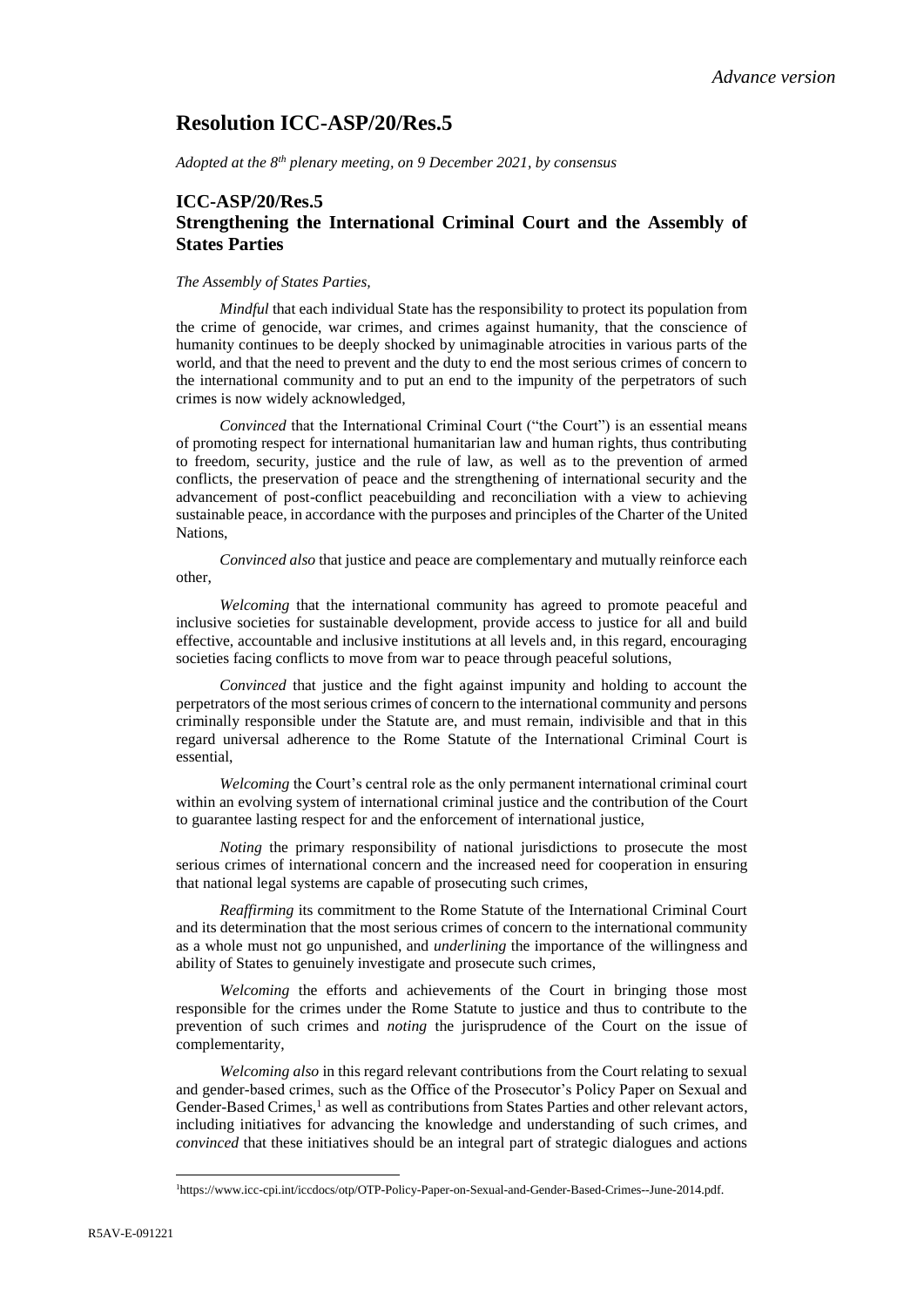to strengthen the Court and national courts in the fight against impunity, while fully respecting their judicial independence,

*Recalling* that the application of articles 17, 18 and 19 of the Rome Statute concerning the admissibility of cases before the Court is a judicial matter to be determined by the judges of the Court,

*Recalling further* that greater consideration should be given to how the Court will complete its activities in a situation country and that possible completion strategies could provide guidance on how a situation country can be assisted in carrying on national proceedings when the Court completes its activities in a given situation,

*Recognizing* that crimes within the jurisdiction of the Court threaten the peace, security and well-being of the world and, in consequence, that these are values protected by the Rome Statute,

*Underscoring* its respect for the independence of the Court and its commitment to ensuring respect for and the implementation of the Court's judicial decisions,

*Taking note with appreciation* of the annual United Nations General Assembly resolutions concerning the Court,

*Welcoming* the statement by the President of the Security Council of 12 February 2013 in which the Council stated its intention to continue fighting impunity, reiterated its previous call regarding the importance of State cooperation with the Court in accordance with the respective obligations of States and expressed its commitment to effective follow-up of Council decisions in this regard,

*Deeply concerned* by the on-going lack of effective follow-up by the Security Council to its resolutions referring situations to the Court and its consequences, despite efforts by States Parties,

*Recalling* the full range of justice and reconciliation mechanisms with restorative measures that are complementary to criminal justice processes, including truth and reconciliation commissions, national reparations programmes and institutional and legal reforms, including guarantees of non-recurrence,

*Acknowledging* relevant decisions of the Court that have recognized that contributions to the promotion of peace and reconciliation may be a relevant consideration in sentencing decisions, on a case by case basis,

*Recalling* the success of the first Review Conference of the Rome Statute, held in Kampala, Uganda, from 31 May to 11 June 2010,

*Recalling also* the decision by the Assembly of States Parties ("the Assembly") to establish a representation of the Court at the African Union Headquarters in Addis Ababa, and *reiterating* that such presence would promote dialogue with the Court and the understanding of its mission within the African Union and among African States, individually and collectively,

*Appreciating* the invaluable assistance that has been provided by civil society to the Court,

*Reaffirming* the importance of States Parties' cooperation with the Court to the fulfilment of its mandate, and gravely concerned by attempts at intimidation to deter cooperation,

*Concerned* by the recent reports of threats and intimidation directed at some civil society organizations cooperating with the Court,

*Welcoming* the efforts undertaken by the Bureau and its Working Groups to identify ways to strengthen the International Criminal Court and the Rome Statute system through concrete, actionable recommendations aimed at enhancing the performance, efficiency and effectiveness of the Court,

*Emphasizing* the importance of equitable geographical representation and gender balance in the organs of the Court and, as appropriate, in the work of the Assembly and its subsidiary bodies,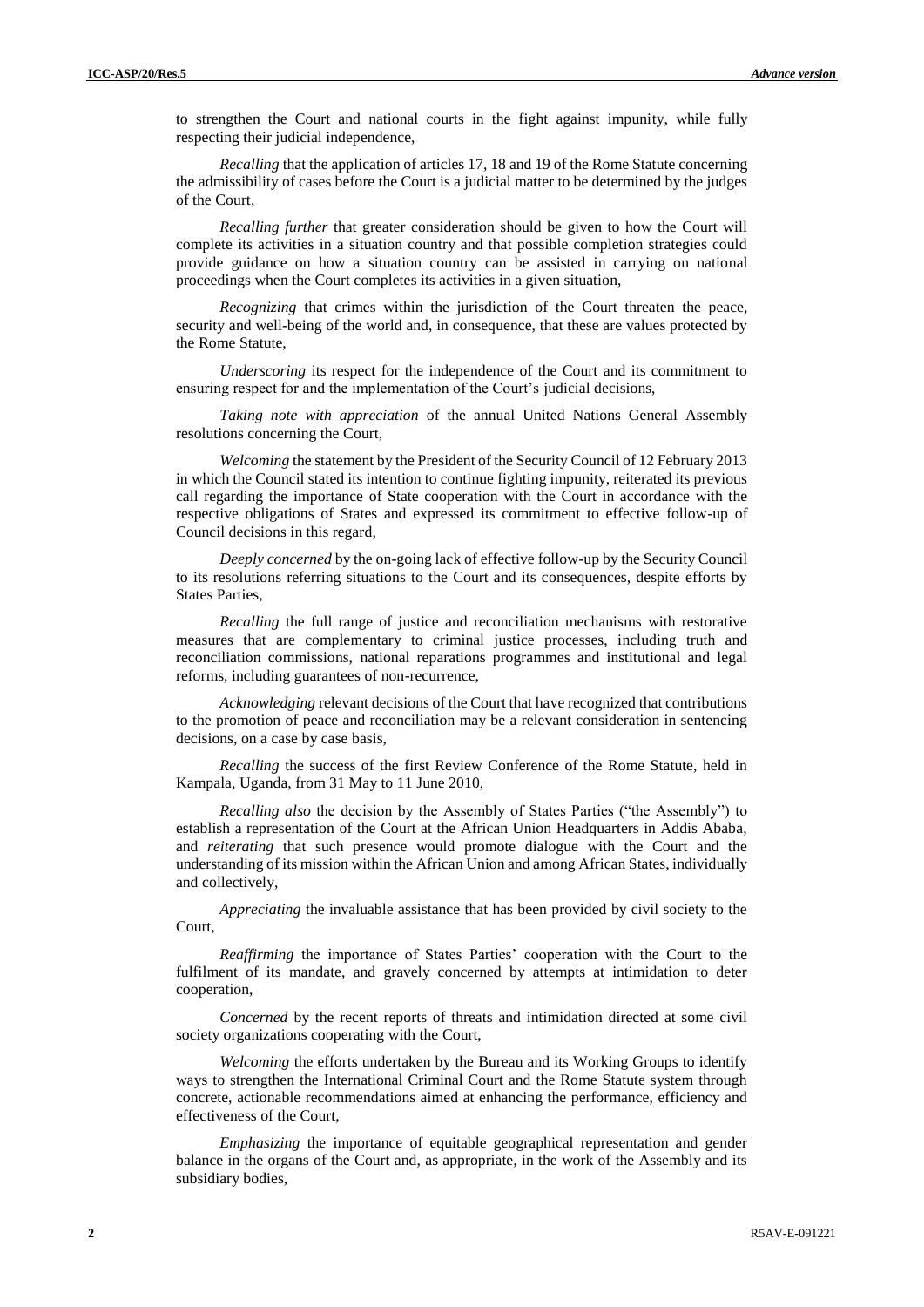*Mindful* of the need to encourage the full participation of States Parties, Observers and States not having observer status in the sessions of the Assembly and to ensure the broadest visibility of the Court and the Assembly,

*Recognizing* that victims' rights to equal and effective access to justice, protection and support; adequate and prompt reparation for harm suffered; and access to relevant information concerning violations and redress mechanisms are essential components of justice, *emphasizing* the importance of effective outreach to victims and affected communities in order to give effect to the unique mandate of the Court towards victims and *determined* to ensure the effective implementation of victims' rights, which constitute a cornerstone of the Rome Statute system,

*Mindful* of the recommendations of the Group of Independent Experts related to legal aid and noting that the assessment process of these recommendations, including in relation to the possible establishment of a Defence Office, are still ongoing and at an early stage;

*Noting* that it is the responsibility of the Court to present proposals to the Assembly for reform of the legal policy and calling on the Court to continuously consult with States Parties and other relevant stakeholders using existing structures in the course of drawing up these proposals;

*Recalling* the commitment of the Court and its States Parties to ensuring equality of arms in proceedings before the Court;

*Conscious* of the vital role of field operations in the Court's work in situation countries and the importance of stakeholders working together to create suitable conditions for field operations,

*Conscious also* of the risks faced by personnel of the Court in the field,

*Recalling* that the Court acts within the constraints of an annual programme budget approved by the Assembly,

1. *Reconfirms* its unwavering support for the Court as an independent and impartial judicial institution, *reiterates* its commitment to uphold and defend the principles and values enshrined in the Rome Statute and to preserve its integrity undeterred by any threats or measures against the Court, its officials and those cooperating with it, and *renews* its resolve to stand united against impunity;

#### **A. Universality of the Rome Statute**

2. *Invites* States not yet parties to the Rome Statute of the International Criminal Court to become parties to the Rome Statute, as amended, as soon as possible and *calls upon* all States Parties to intensify their efforts to promote universality;

3. *Notes with deep regret* the notification of withdrawal submitted by a State Party under article 127(1) of the Statute on 17 March 2018 as well as the withdrawal of its instrument of accession by another State on 29 April 2019, and c*alls upon* these States to reconsider these withdrawals; 2

4. Welcomes with appreciation also the continuation by the President of the Assembly of the dialogue on the "Relationship between Africa and the International Criminal Court" initiated by the Bureau during the fifteenth session of the Assembly of States Parties, and invites the Bureau to further widen and deepen this dialogue as needed with all interested State Parties;

5. *Welcomes* the initiatives undertaken to celebrate 17 July as the Day of International Criminal Justice<sup>3</sup> as well as those to commemorate the 20th anniversary of the Rome Statute and *recommends* that, on the basis of lessons learnt, all relevant stakeholders, together with

<sup>2</sup> Depositary Notification C.N.138.2018.TREATIES-XVIII.10, see at: https://treaties.un.org/doc/Publication/CN/2 018/CN.138.2018-Eng.pdf.

<sup>3</sup> *Official Records… Review Conference*… 2010 (RC/11), part II.B, Kampala declaration (RC/Decl.1), para 12.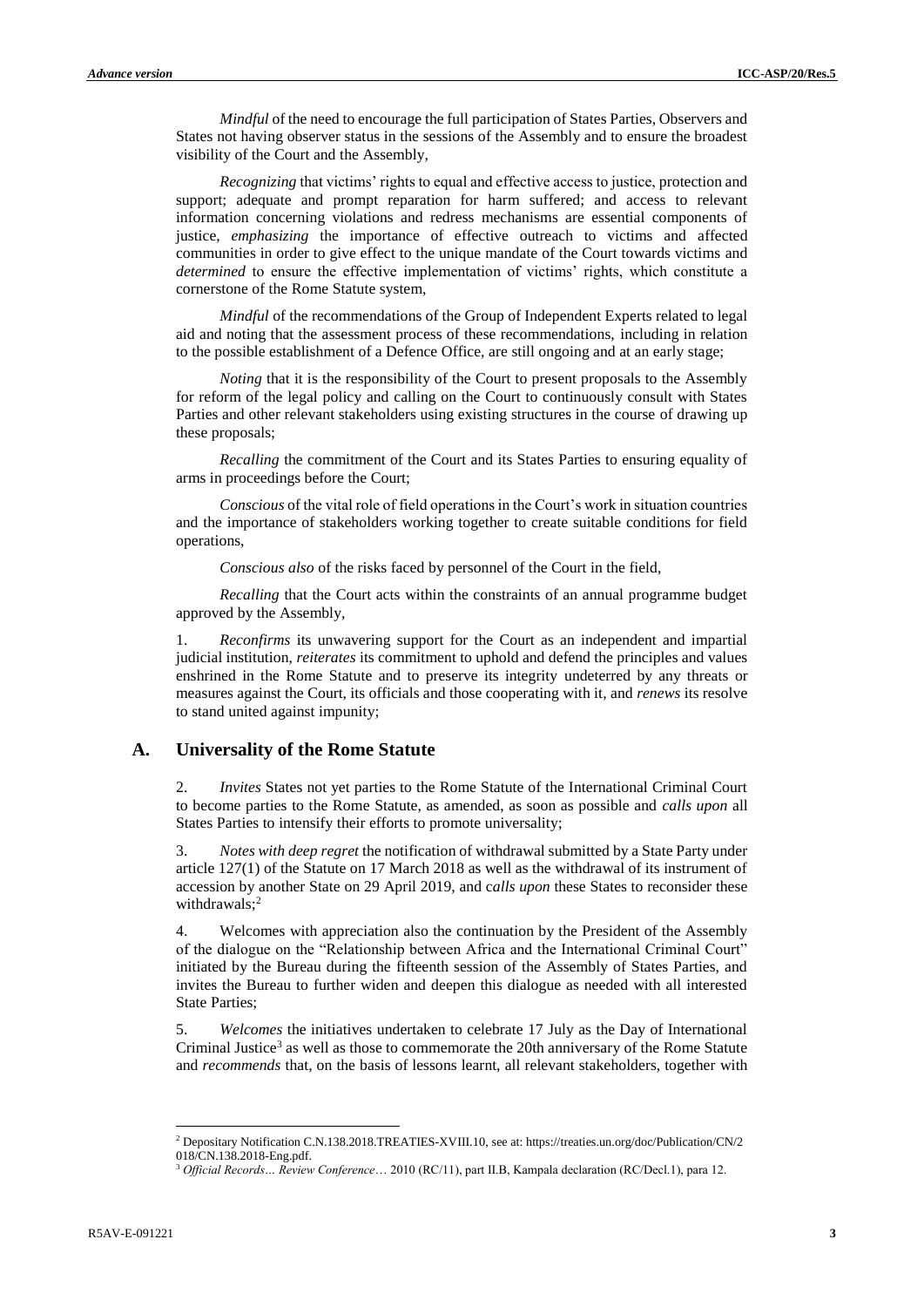the Court, continue to engage in preparation of appropriate activities and share information with other stakeholders to that effect through the Secretariat of the Assembly<sup>4</sup> and otherwise;

6. *Calls upon* all international and regional organizations as well as civil society to intensify their efforts to promote universality;

7. *Decides* to keep the status of ratifications under review and to monitor developments in the field of implementing legislation, inter alia with a view to facilitating the provision of technical assistance that States Parties to the Rome Statute, or States wishing to become parties thereto, may wish to request from other States Parties or institutions in relevant areas, and *calls upon* States to annually provide the Secretariat of the Assembly of States Parties with updated information about actions and activities in support of international justice, as per the Plan of Action (paragraph 6(h)); 5

8. *Recalls* that the ratification of the Rome Statute must be matched by national implementation of the obligations emanating therefrom, notably through implementing legislation, in particular in the areas of criminal law, criminal procedural law, and international cooperation and judicial assistance with the Court and, in this regard, *urges*  States Parties to the Rome Statute that have not yet done so to adopt such implementing legislation as a priority and *encourages* the adoption of victims-related provisions, as and when appropriate;

9. *Welcomes* the report of the Bureau on the Plan of action for achieving universality and full implementation of the Rome Statute<sup>6</sup> and *notes with appreciation* the efforts of the Court's President, the Office of the Prosecutor, the President of the Assembly, the Assembly, States Parties and civil society to enhance the effectiveness of universality-related efforts and to encourage States to become parties to the Rome Statute, as amended, and to the Agreement on Privileges and Immunities, as well as relevant efforts undertaken in the framework of the Universal Periodic Review of the Human Rights Council;

10. *Recalls* rule 42 of the Rules of Procedure of the Assembly of States Parties, *endorses* the Bureau decision of 18 October 2017 whereby it adopted an Understanding on the Participation of Observer States in Meetings of the Assembly of States Parties,<sup>7</sup> and *underscores* the importance of promoting universality of the Rome Statute and of strengthening the openness and transparency of the Assembly;

## **B. Agreement on Privileges and Immunities**

11. *Welcomes* the States Parties that have become a party to the Agreement on the Privileges and Immunities of the International Criminal Court and *recalls* that the Agreement and international practice exempt salaries, emoluments and allowances paid by the Court to its officials and staff from national taxation, and in this regard *calls upon* States Parties, as well as non-States Parties that have not yet done so to become parties to this Agreement as a matter of priority and to take the necessary legislative or other action, pending their ratification or accession, to exempt their nationals employed by the Court from national income taxation with respect to salaries, emoluments and allowances paid to them by the Court, or to grant relief in any other manner from income taxation in respect of such payments to their nationals;

12. *Reiterates* the obligations of States Parties to respect on their territories such privileges and immunities of the Court as are necessary for the fulfilment of its purposes and *appeals*  to all States which are not party to the Agreement on Privileges and Immunities in which the Court's property and assets are located or through which such property and assets are transported, to protect the property and assets of the Court from search, seizure, requisition and any other form of interference;

<sup>4</sup> See ICC - Secretariat of the Assembly of States Parties at [https://asp.icc-cpi.int/en\\_menus/asp/asp%20events/ICJ](https://asp.icccpi.int/en_menus/asp/asp%20events/ICJD/Pages/default.aspx) [D/Pages/default.aspx.](https://asp.icccpi.int/en_menus/asp/asp%20events/ICJD/Pages/default.aspx)

<sup>5</sup> ICC-ASP/5/Res.3, annex I.

<sup>6</sup> ICC-ASP/20/17.

<sup>7</sup> See: Agenda and decisions of the sixth meeting of the Bureau, annex II, appendix: [https://asp.icc](https://asp.icc-cpi.int/iccdocs/asp_docs/Bureau/ICC-ASP-2017-Bureau-06.pdf)[cpi.int/iccdocs/asp\\_docs/Bureau/ICC-ASP-2017-Bureau-06.pdf.](https://asp.icc-cpi.int/iccdocs/asp_docs/Bureau/ICC-ASP-2017-Bureau-06.pdf)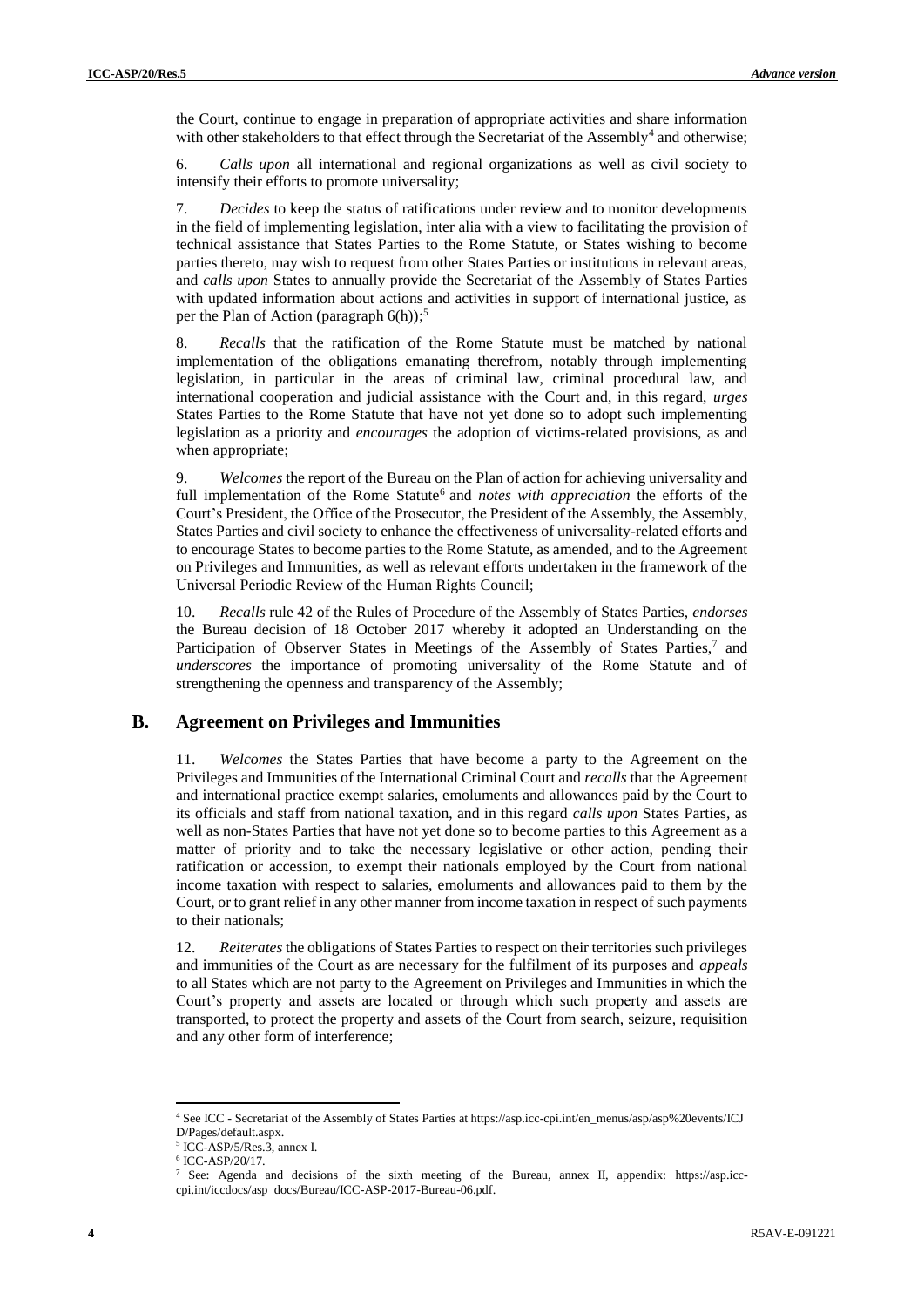# **C. Cooperation**

13. *Refers* to its resolution ICC-ASP/20/Res.2 on cooperation;

14. *Calls upon* States Parties to comply with their obligations under the Rome Statute, in particular the obligation to cooperate in accordance with Part 9, and *also calls upon* States Parties to ensure full and effective cooperation with the Court in accordance with the Rome Statute, in particular in the areas of implementing constitutional and legislative framework, enforcement of Court decisions and execution of arrest warrants;

15. *Reaffirms* the importance of supporting all those cooperating with the Court, including States and relevant international bodies and entities, in order to secure the ability of the Court to fulfil its critical mandate of holding accountable perpetrators of the most serious crimes of concern to the international community and delivering justice to victims;

16. *Further calls upon* States Parties to continue to express their political and diplomatic support to the Court, *recalls* the sixty-six recommendations annexed to resolution ICC-ASP/6/Res.2 and *encourages* States Parties and the Court to consider further measures to enhance their implementation and to strengthen their efforts to ensure full and effective cooperation with the Court;

17. *Welcomes* the Court's report and comprehensive presentation on cooperation,<sup>8</sup> which contained disaggregated data over the responses provided by States Parties, including highlighting the main challenges;

18. *Underlines* the necessity to continue the discussions on practical solutions to improve cooperation between States and the Court with a view to enhancing prospects for the implementation of pending arrest warrants following the seminar organized by the facilitators on cooperation on 7 November 2018 in The Hague;

19. *Underlines also* the necessity to continue the discussions between the co-facilitators on cooperation and the focal points no-cooperation and the Court, following the joint panel discussion on strengthening cooperation with the Court held on 5 October 2020;

20. *Welcomes* the plenary session on cooperation held during the twentieth session of the Assembly, which offered an opportunity for an exchange of views with a high-level panel on voluntary cooperation, and for States to share their experiences on signature of voluntary cooperation agreements with the Court, as well as a more technical discussion regarding the issue of financial investigations and the freezing of assets, while highlighting the relevance of setting up a network of operational focal points in this area;

21. *Underlines* the importance of effective procedures and mechanisms that enable States Parties and other States to cooperate with the Court in relation to the identification, tracing and freezing or seizure of proceeds, property and assets as expeditiously as possible, and *calls on* all States Parties to put in place and further improve effective procedures and mechanisms in this regard, with a view to facilitate cooperation between the Court, States Parties, other States and international organizations;

22. *Recalls* the importance of the non-legally binding Declaration of Paris on asset recovery annexed to resolution ICC-ASP/16/Res.2;

23. *Recalls* the existence of the secured digital platform for States Parties to exchange relevant information on cooperation and financial investigations and assets recovery; *-*

24. *Recalls* the recommendations on cooperation contained in the 30 September 2020 Independent Experts Report;<sup>9</sup>

25. *Recalls* the Procedures relating to non-cooperation adopted by the Assembly in ICC-ASP/10/Res.5 and revised by the Assembly in resolution ICC-ASP/17/Res.5, *recognizes* with concern the negative impact that the non-execution of Court requests *continues* to have on the ability of the Court to execute its mandate, *takes note* of the past decisions of the Court on non-cooperation;

<sup>8</sup> ICC-ASP/20/25.

<sup>9</sup> ICC-ASP/19/16.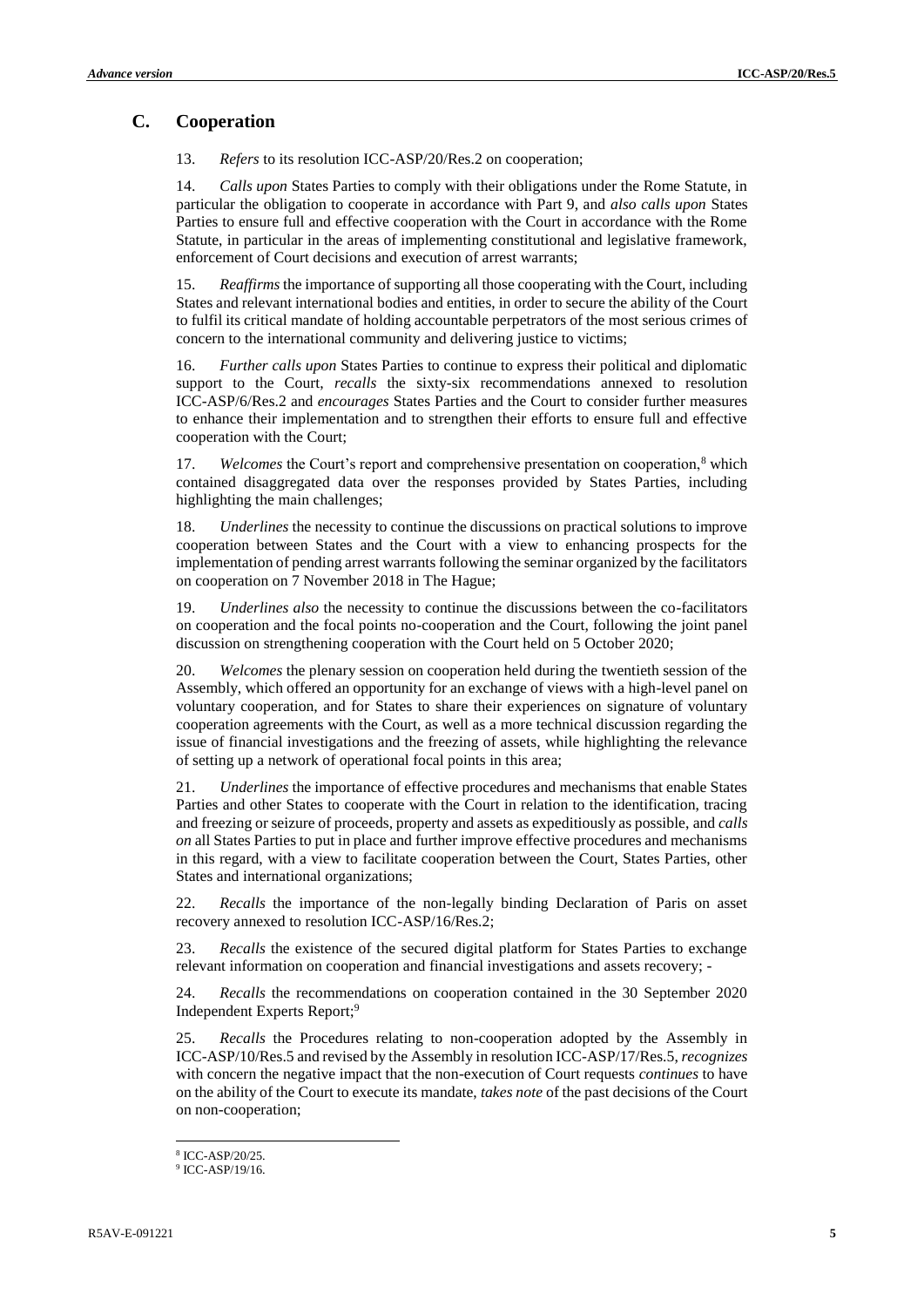26. *Recalls* the Toolkit for the implementation of the informal dimension of the Assembly procedures relating to non-cooperation,<sup>10</sup> which was revised as annex III to ICC-ASP/17/31 and *encourages* States Parties to make use of it as they see fit in order to improve the implementation of the Assembly procedures relating to non-cooperation;

27. *Takes note* of the report of the Bureau on non-cooperation,<sup>11</sup> welcomes the efforts of the President of the Assembly in implementing the Assembly procedures relating to noncooperation and *recalls* that the President serves ex officio as focal point for his or her region,<sup>12</sup> *calls upon* all stakeholders, at all levels, to continue assisting the President of the Assembly, including when accomplishing his or her task with the support of the regional focal points for non-cooperation;

28. *Recalls* the role of the Assembly of States Parties and the Security Council with respect to non-cooperation as provided for by articles 87, paragraph 5, and 87, paragraph 7, of the Rome Statute, and *welcomes* the efforts of States Parties to strengthen the relationship between the Court and the Council;

29. *Calls* upon States Parties to continue their efforts to ensure that the Security Council addresses the communications received from the Court on non-cooperation pursuant to the Rome Statute, *encourages* the President of the Assembly and the Bureau to continue consulting with the Security Council and also *encourages* both the Assembly and the Security Council to strengthen their mutual engagement on this matter;

30. *Takes note with appreciation* that, after a situation of non-cooperation that prevailed over a decade, there have been positive developments in Sudan since the  $18<sup>th</sup>$  Session of the Assembly and *encourages* effective cooperation with the Court in accordance with Security Council resolution 1593, while *expressing concern* about the military takeover in Sudan on 25 October 2021;

31. *Noting* the past orders of the Pre-Trial Chamber to the Registrar concerning action to be taken in case of information relating to travel of suspects, *urges* States to share with the focal points on non-cooperation any information concerning potential or confirmed travel of persons against whom an arrest warrant has been issued;

## **D. Host State**

32. *Recognizes* the importance of the relationship between the Court and the host State in accordance with the terms of the Headquarters Agreement and *notes with appreciation* the on-going commitment of the host State to the Court with a view to its more efficient functioning;

### **E. Relationship with the United Nations**

33. *Recognizes* the need for enhancing the institutional dialogue with the United Nations, including on Security Council referrals;

34. *Welcomes* the twice-yearly reports of the Prosecutor on the situations referred by the United Nations Security Council pursuant to resolutions 1593 (2005) and 1970 (2011), and *noting* the Prosecutor's repeated requests for effective Security Council follow-up, *recognizes* the efforts of some members of the Security Council in this regard, and *urges* all members of the Security Council to support future such requests;

35. *Recognizes* that ratification or accession to the Rome Statute by members of the United Nations Security Council enhances joint efforts to combat impunity for the most serious crimes of concern to the international community as a whole;

36. *Also recognizes* the Security Council's call regarding the importance of State cooperation with the Court and *encourages* further strengthening of the Security Council's relationship with the Court by:

<sup>10</sup> ICC-ASP/15/31, Add.1, annex II.

<sup>11</sup> ICC-ASP/20/23.

<sup>12</sup> ICC-ASP/11/29, para. 12.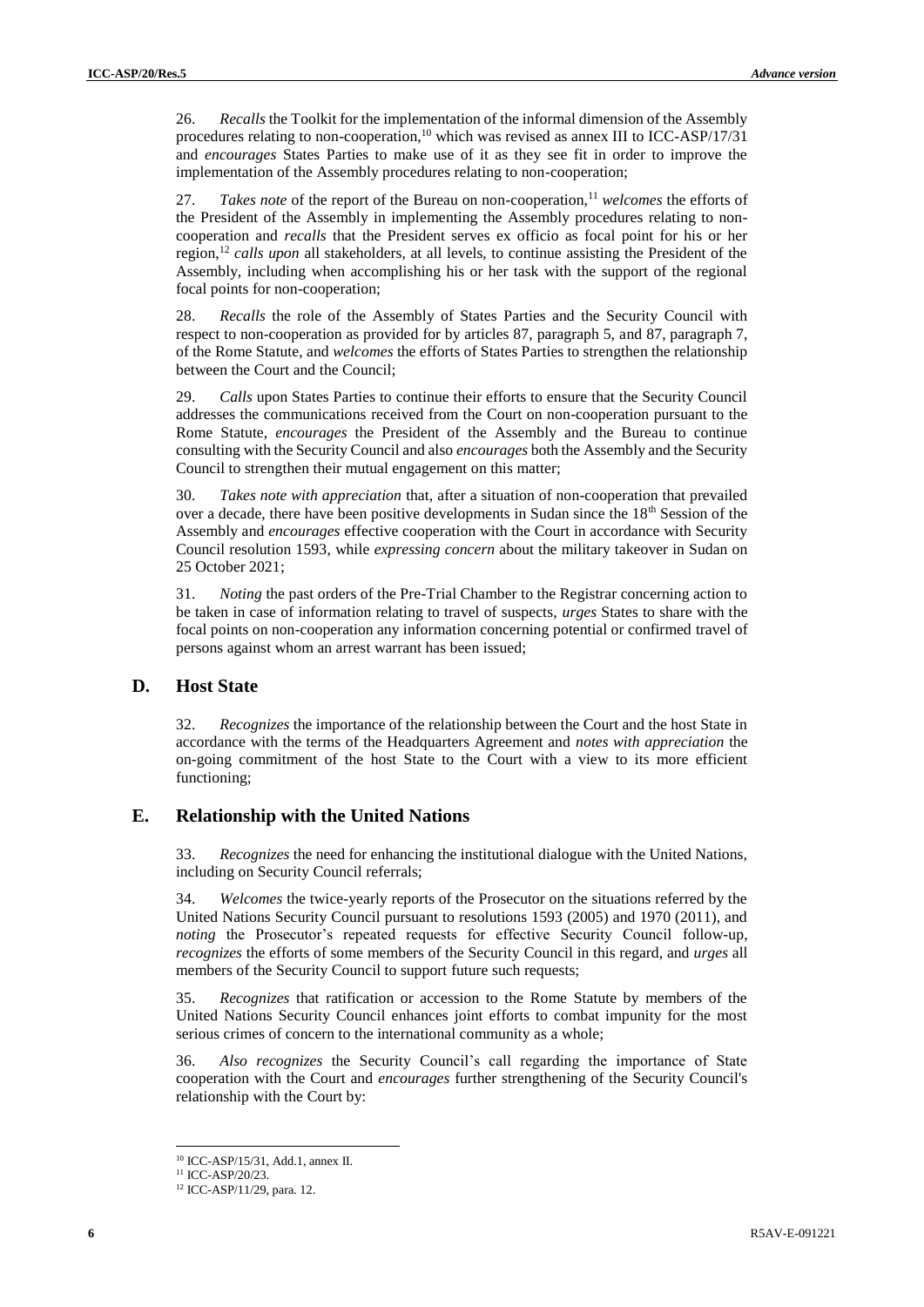a) providing effective follow-up of situations referred by the Council to the Court and on-going political support;

b) enabling financial support by the United Nations for expenses incurred by the Court due to referrals of the Council;

c) continued support for the work of the Court through cooperation and assistance by peacekeeping and special political missions mandated by the Council, including by considering extending best practices with respect to the drafting of mandates of peacekeeping operations while respecting their basic principles, and increased cooperation between Sanctions Committees and the Court;

d) considering mandating peacekeeping and special political missions to contribute, where appropriate, to the strengthening of national justice systems through training, outreach and other forms of assistance;

e) enhanced engagement by the Council with Court representatives and on matters related to the Court in various formats; and

f) institutionalizing Council cooperation with and support for the Court in this regard;

37. *Recalls* the report of the Court on the status of on-going cooperation with the United Nations, including in the field; $13$ 

38. *Encourages* all United Nations Offices, Funds and Programmes to strengthen their cooperation with the Court, and to collaborate effectively with the Office of Legal Affairs as focal point for cooperation between the United Nations system and the Court;

39. *Recalls* article 4 of the Relationship Agreement between the Court and the United Nations, and *stresses* the continuing need to ensure the ability of the Court to fully exercise its capacity of observer to the United Nations and its ability to interact and engage in dialogue with the United Nations, including through its attendance and participation as observer in the activities of the United Nations General Assembly, and through the Court's officials' regular visits to the United Nations to provide briefings and updates on its activities;

40. *Commends* the important work of the New York Liaison Office of the Court, *reiterates* its full support for the Office and *stresses* the importance of the continued and further strengthening of the implementation of its functions in accordance with ICC-ASP/4/6, paragraphs 2, 3 and 4;

41. *Welcomes* that States Parties have been informed throughout 2021 on Court-related developments at the United Nations and in particular at the Security Council, notably through regular briefings provided by the designated State Party member of the Security Council, and *calls upon* Bureau members and other States Parties to continue providing States Parties with information about their efforts at the United Nations and in any other international or regional fora to promote the fight against impunity;

42. *Welcomes* the presentation of the annual report of the Court to the General Assembly of the United Nations<sup>14</sup> and in particular its focus on the relationship between the Court and the United Nations, *also welcomes* the adoption of resolution A/RES/76/5 by the General Assembly and *encourages* States Parties to continue their constructive engagement with United Nations Member States to further strengthen this resolution;

43. *Notes with concern* that, to date, expenses incurred by the Court due to referrals by the Security Council continue to be borne exclusively by States Parties and *notes* that, to date, the approved budget allocated so far within the Court in relation to the referrals made by the Security Council amounts to approximately  $\epsilon$ 75 million;

44. *Stresses* that, if the United Nations is unable to provide funds for the Court to cover the expenses incurred due to referrals by the Security Council, this will, among other factors, continue to exacerbate resource pressure on the Court;

<sup>13</sup> ICC-ASP/12/42.

<sup>&</sup>lt;sup>14</sup> United Nations document A/76/293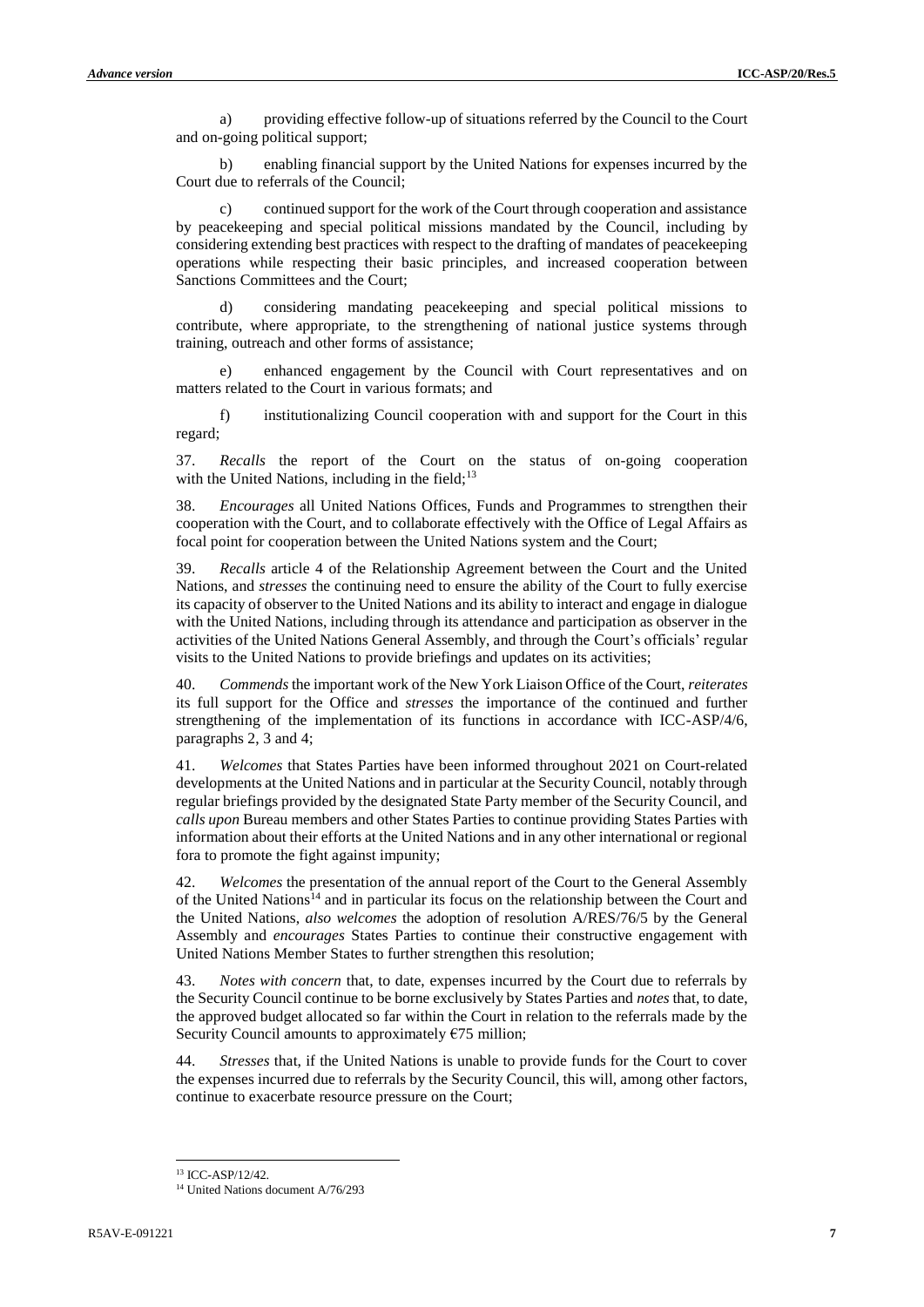45. *Urges* States Parties to pursue, within the General Assembly of the United Nations, the implementation of article 115, paragraph (b), of the Rome Statute, also taking into account that article 13, paragraph 1, of the Relationship Agreement between the Court and the United Nations states that the conditions under which any funds may be provided to the Court by a decision of the General Assembly shall be subject to separate arrangements;

46. *Encourages* the Court to further engage with the relevant Sanctions Committees of the United Nations Security Council with a view to improving their cooperation and achieving better coordination on matters pertaining to areas of mutual concern;

47. *Notes* that all cooperation received by the Court from the United Nations is provided strictly on a reimbursable basis;

### **F. Relationships with other international organizations and bodies**

48. *Welcomes* the efforts undertaken by various regional and other international organizations to support the Court in the fulfilment of its mandate;

49. *Recalls* the memoranda of understanding and agreements on cooperation concluded by the Court with the European Union, the Asian-African Legal Consultative Organization, the Organization of American States, the Commonwealth, the Organisation internationale de la Francophonie, the Parliament of the MERCOSUR, and the Inter-American Court of Human Rights;

50. *Welcomes* the efforts of the Court to engage with various regional bodies and entities, including through its participation in the bi-annual meeting of the Organization of American States on strengthening cooperation with the ICC, the EU Day against Impunity and the organization of a roundtable with the European Union, the briefing to the African, Caribbean and Pacific ("ACP") Group of States in Brussels, Belgium, as well as the annual session of the Asian-African Legal Consultative Organization;

51. *Emphasizes* the need to pursue efforts aimed at intensifying dialogue with the African Union and to strengthen the relationship between the Court and the African Union and *welcomes* the Court's further regular engagement in Addis Ababa with the African Union and diplomatic missions in anticipation of establishing its liaison office, *recognizes* the engagement of the President of the Assembly with officials of the African Union in Addis Ababa and *calls upon* all relevant stakeholders to support strengthening the relationship between the Court and the African Union;

52. *Welcomes* the series of meetings previously held in Addis Ababa which took the form of joint seminars between the Court and the African Union, in July 2011, October 2012, July 2014 and October 2015, and consequent retreats in October 2016 and in November 2017 organized by the Court to enable a frank and constructive dialogue between the Court and the African States Parties to the Rome Statute as a key measure to strengthen relations between the Court and its African partners and address challenges within the context of this relationship;

53. *Further welcomes* the organization of a retreat on 12 June 2019 in Addis Ababa, Ethiopia, between the Court and African States Parties to the Rome Statute, with the participation of the Office of the Legal Counsel of the African Union and the Trust Fund for Victims;

54. *Welcomes* the organization of joint seminars between the Court and the Caribbean Community ("CARICOM") in Port of Spain, Trinidad and Tobago from 16 to 17 May 2011, and from 10 to 11 January 2017, on the importance of working towards the universality of the Rome Statute, adopting implementing legislation and increasing participation in meetings of the Assembly of States Parties;

55. *Also welcomes* the efforts to further the presence of the Court at meetings of regional organizations, including through the organization of a side event at the 48th Pacific Islands Forum held in Apia, Samoa, from 4 to 8 September 2017, and the address by the President of the Court to the 55th Ordinary Session of the Authority of Heads of State and Government of the Economic Community of West African States, in Abuja, Nigeria, on 29 June 2019;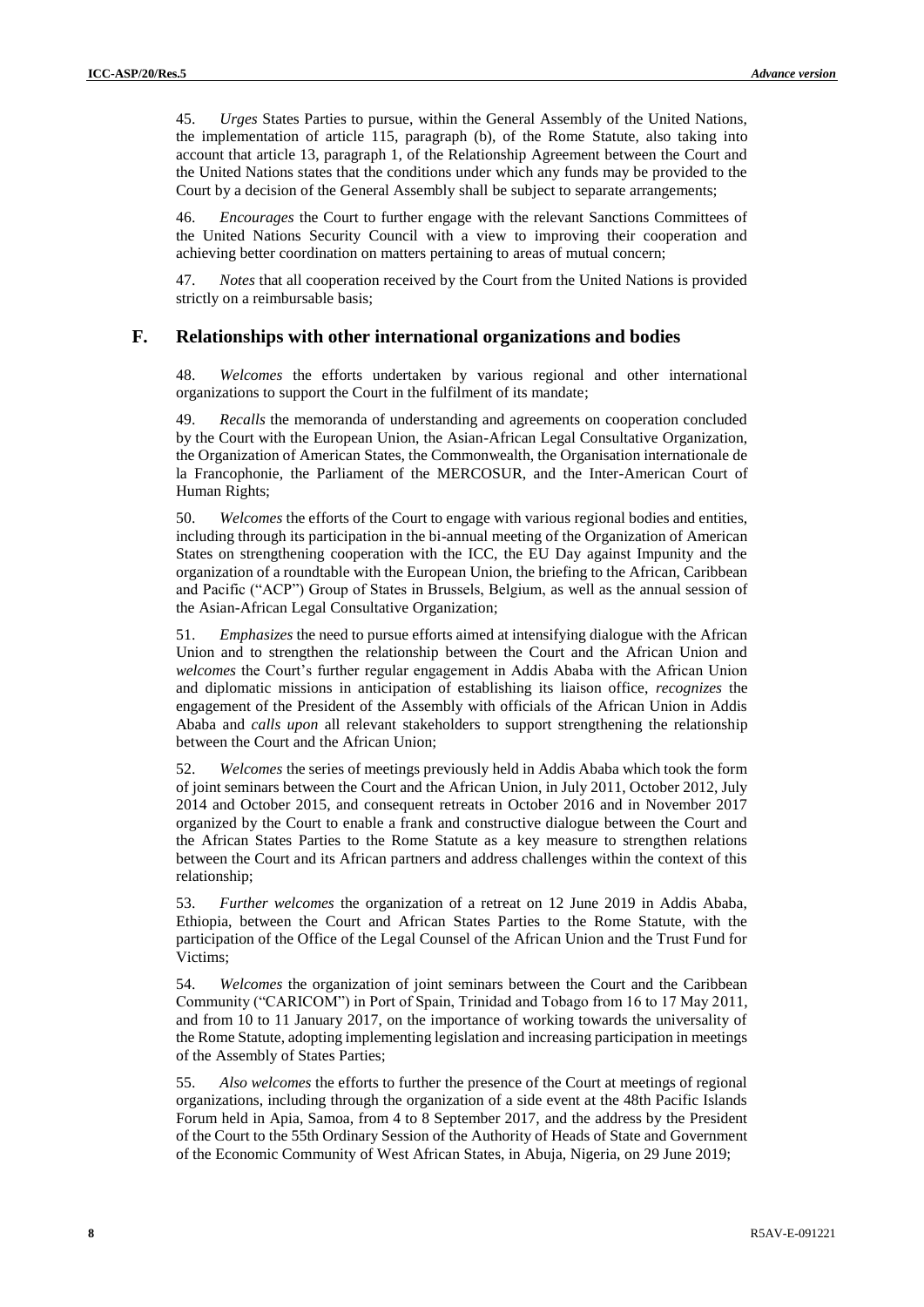56. *Recalls* the contribution that the International Humanitarian Fact-finding Commission, established by article 90 of the Additional Protocol I to the 1949 Geneva Convention, could make in ascertaining facts related to alleged violations of international humanitarian law and facilitating, where appropriate, the prosecution of war crimes, both at the national level and before the Court;

### **G. Activities of the Court**

57. *Takes note* of the latest report on the activities of the Court to the Assembly;<sup>15</sup>

58. *Notes with satisfaction* the fact that owing, not least, to the dedication of its staff, considerable progress continues to be made in the Court's activities including its preliminary examinations, investigations and judicial proceedings in various situations which either States Parties or the United Nations Security Council<sup>16</sup> referred to the Court or which the Prosecutor initiated *proprio motu*;

59. *Recalls* its invitation to the Court to continue to take note of best practices of other relevant international and national organizations, tribunals and mechanisms, including those gained by national institutions that have already investigated and prosecuted crimes that fall within the Court's jurisdiction, in solving challenges similar to those encountered by the Court, while reiterating its respect for the independence of the Court;

60. *Encourages* the Court to take note of the best practices of relevant international and national organizations, tribunals, and mechanisms related to sexual and gender-based crimes, including practices related to investigation, prosecution and training, in solving challenges related to crimes under the Rome Statute, including sexual and gender-based crimes, while reiterating its respect for the independence of the Court;

61. *Recognizes* the importance of achieving accountability for all Rome Statute crimes while recalling that there is no hierarchy between them, *encourages* the Bureau to engage with interested States Parties and other relevant actors to identify ways to support Court efforts in this regard with respect to sexual and gender-based crimes that amount to Rome Statute crimes, with a view to reporting thereon to the twenty-first session of the Assembly;

62. *Notes with appreciation* the efforts undertaken by the Office of the Prosecutor to achieve the efficiency and transparency of its preliminary examinations, investigations and prosecutions;

63. *Welcomes* the continued implementation by the Office of the Prosecutor of its Policy Papers on Case Selection and Prioritization, on Children, and on Sexual and Gender-Based Crimes, and, in this regard, *stresses* the importance of the effective investigation and prosecution of sexual and gender-based crimes and crimes against children by the Court and by national courts, in order to end impunity for perpetrators of such crimes, *calls upon* States Parties to consider the Policy Papers to strengthen the investigation and prosecution of these crimes domestically and *welcomes* the adoption of the Office of the Prosecutor's Policy Paper on the Protection of Cultural Property within the Rome Statute framework;

64. *Notes* the on-going review by the Prosecutor of the various policy papers of the Office, with a view to consolidating and enhancing them where necessary.

65. *Expresses its appreciation* to the Office of the Prosecutor for consulting with States Parties and other stakeholders before the issuance of its policies and strategies and *welcomes* the contributions made by States Parties in this regard;

66. *Also welcomes* the efforts undertaken by the Court to implement the One-Court principle, and to coordinate its activities among its organs at all levels, including through the implementation of measures to increase clarity on the responsibility of different organs, while respecting the independence of the judges and the Prosecutor and the neutrality of the Registry and *encourages* the Court to undertake all necessary efforts to fully implement the One-Court principle, inter alia with a view to ensuring full transparency, good governance, efficient use of financial resources and sound management;

<sup>15</sup> ICC-ASP/20/9

<sup>&</sup>lt;sup>16</sup> United Nations Security Council resolutions 1593 (2005) and 1970 (2011).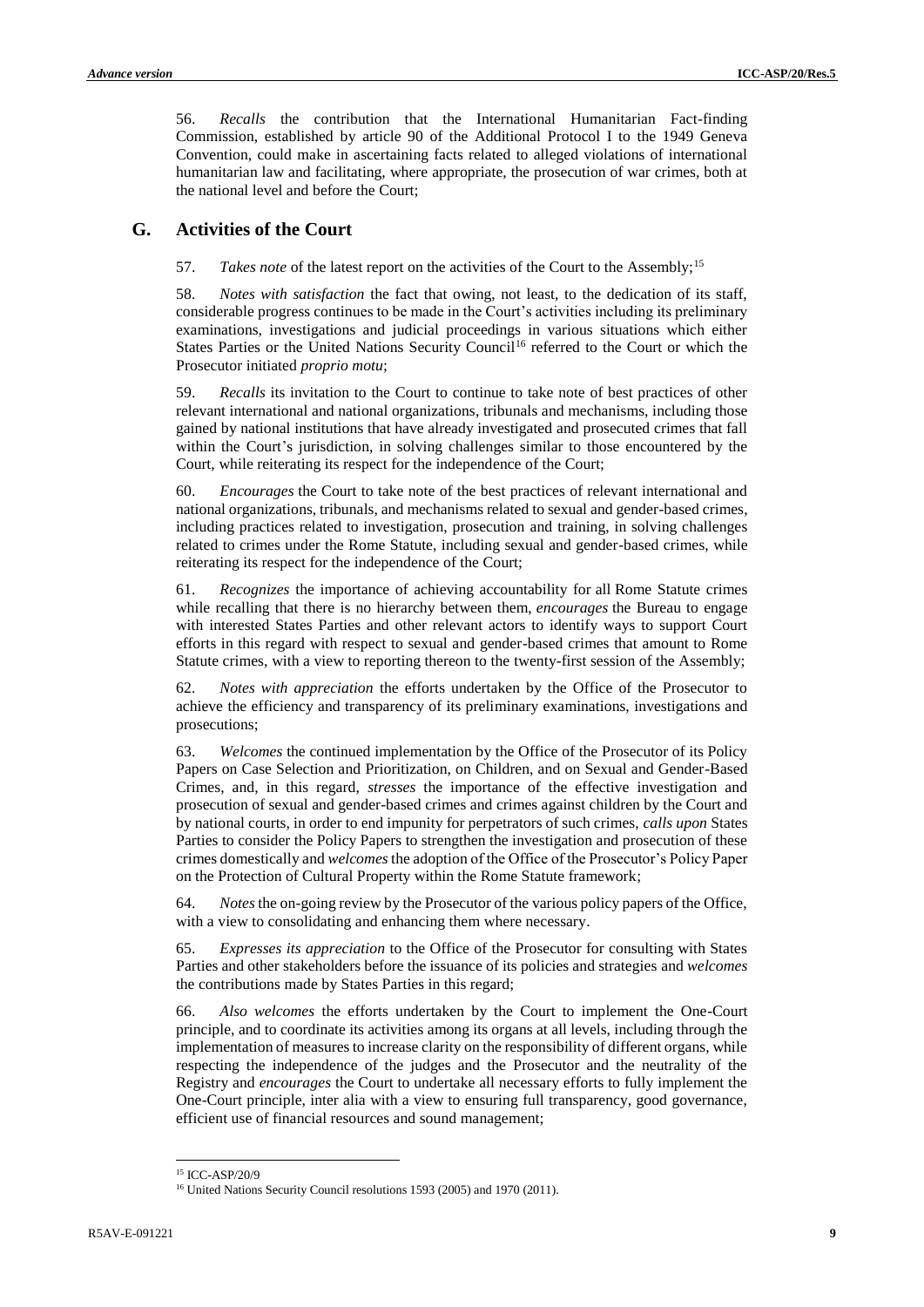67. *Notes* the Strategic Plans of the Court, the Office of the Prosecutor and the Registry for the period 2019-2021 and of the Trust Fund for Victims for the period 2020-2021 and *also notes* that the Strategic Plans benefit from the views and comments States Parties make in the dialogue with the Court, the Office of the Prosecutor, the Registry and the Trust Fund for Victims;

68. *Notes with appreciation* the continued efforts undertaken by the Registrar to mitigate the risks faced by the Court in relation to its field offices and to enhance the Court's field operations with a view to increasing their efficiency and visibility and *encourages* the Court to continue to optimize its field offices and activities in close cooperation with the United Nations, as appropriate, in order to ensure the Court's continued relevance and impact in States in which it carries out its work;

69. *Welcomes* the on-going efforts undertaken by the Court to improve its use of alternative sources of information and evidence as well as its capacities to this end, including in the field of financial investigations, *encourages* the Court to continue these efforts and *notes* the importance of providing the Court with the appropriate means for this purpose;

70. *Recognizes* the important work done by the field-based staff of the Court in difficult and complex environments and *expresses its appreciation* for their dedication to the mission of the Court;

71. *Emphasizes* the need for the Court to continue to improve and adapt outreach activities with a view to further developing and implementing effectively and efficiently the Strategic Plan for Outreach<sup>17</sup> in affected countries, including, where appropriate, by early outreach from the outset of the Court's involvement, including during the preliminary examination stage;

72. *Recalls* that the issues of public information and communication about the Court and its activities constitute a shared responsibility of the Court and States Parties, while *acknowledging* the significant contribution of other stakeholders to developing a coordinated and comprehensive approach;

## **H. Elections**

73. *Refers* to resolution ICC-ASP/18/Res.4, which, inter alia, adopted amendments to the procedure set out in ICC-ASP/3/Res.6 for the nomination and election of judges, and amendments to the terms of reference of the Advisory Committee on Nominations of Judges of the International Criminal Court adopted by the Assembly via resolution ICC-ASP/10/Res.5, paragraph 19;

74. *Stresses* the importance of nominating and electing as judges qualified, competent and experienced persons of the highest quality and of high moral character, impartiality and integrity who possess the qualifications required in their respective States for appointment to the highest judicial offices, in accordance with article 36 of the Rome Statute, and for this purpose *encourages* States Parties to conduct thorough and transparent processes to identify the best candidates;

75. *Stresses* the importance of elected judges who have made their solemn undertaking being available to take up their full-time service when the Court's workload so requires;

76. *Invites* States Parties to consider the compendium of submissions from States Parties, and the reference document of practices that could be taken into account when States Parties are establishing or utilizing national nomination procedures, as prepared by the Advisory Committee on Nominations;<sup>18</sup>

77. *Recalls* its decision that the Advisory Committee on Nominations hold its sessions in The Hague or in New York, depending on the cost effectiveness of the particular venue;

78. *Reiterates* the importance of interviews with candidates, preferably in-person, or by videoconference or similar means if appropriate, to the effective discharge of its mandate and

<sup>17</sup> ICC-ASP/5/12.

<sup>&</sup>lt;sup>18</sup> As requested by the Assembly in ICC-ASP/18/Res.4.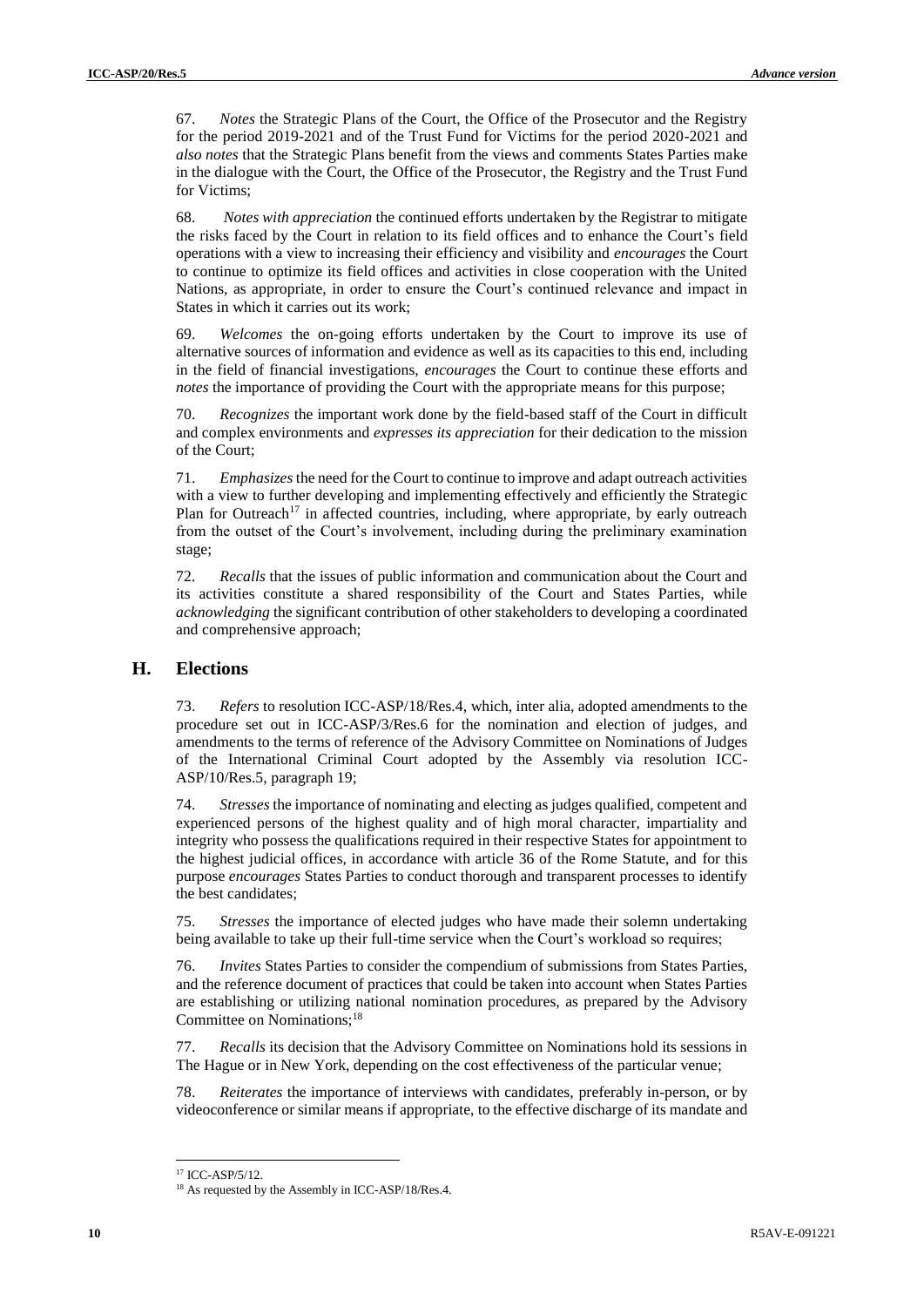*stresses* the responsibility of the nominating States to ensure that candidates attend an interview with the Advisory Committee on Nominations;

79. *Recalls* the terms of reference of the Advisory Committee on Nominations of Judges of the International Criminal Court adopted by the Assembly via resolution ICC-ASP/10/Res.5, paragraph 19, as amended via resolution ICC-ASP/18/Res.4, and *requests* States Parties which may be considering nominations of their nationals as members of the Advisory Committee to bear in mind that the composition of the Committee should reflect, inter alia, "a fair representation of both genders";

80. *Welcomes* the process established by the Bureau of the Assembly of States Parties for the election of the third Prosecutor of the International Criminal Court and *calls upon* the Bureau, through transparent and inclusive consultations with States Parties and civil society, and with the feedback of the Committee on the Election of the Prosecutor and the Panel of Experts on the implementation of their mandate, within existing resources, to examine ways to continue strengthening the process by which the Prosecutor is elected;

81. *Tasks* the Bureau to continue consultations with States Parties, the Court and civil society for the development of a vetting process for all elected ICC officials, and to report to the Assembly ahead of its twenty-first session with a view to adoption of a vetting process as soon as feasible and no later than its twenty-second session, taking into account the ongoing consideration of the relevant IER recommendations, the outcomes of the lessons learnt exercise of the Prosecutor's selection process and the Bureau's review of the due diligence process for candidates for Deputy Prosecutor;

## **I. Secretariat of the Assembly of States Parties**

82. *Recognizes* the important work done by the Secretariat of the Assembly of States Parties ("the Secretariat"), *reiterates* that the relations between the Secretariat and the different organs of the Court shall be governed by principles of cooperation and of sharing and pooling of resources and services, as set out in the annex to resolution ICC-ASP/2/Res.3, and *welcomes* the fact that the Director of the Secretariat participates in the meetings of the Coordination Council when matters of mutual concern are considered;

83. *Recalls* the general oversight function of the Bureau over the Secretariat, as contained in the resolution establishing the Secretariat; $19$ 

84. *Welcomes* the report of the Bureau on the assessment of the Secretariat and the recommendations contained therein;<sup>20</sup>

## **J. Counsel**

85. *Notes* the important work of independent representative bodies of counsel or legal associations, including any international legal association relevant to rule 20, sub-rule 3, of the Rules of Procedure and Evidence;

86. *Takes note* of the report on the constitution and activities of the International Criminal Court Bar Association;<sup>21</sup>

87. *Invites* the International Criminal Court Bar Association to report to the Assembly, through the Bureau, on its activities in advance of the twenty-first session;

88. *Notes* the need to improve gender balance and equitable geographical representation on the list of counsel and thus *continues to encourage* applications to the list of counsel established as required under rule 21, sub-rule 2, of the Rules of Procedure and Evidence with a particular view to ensuring equitable geographical representation and gender balance, as well as legal expertise on specific issues such as violence against women or children, as appropriate;

<sup>19</sup> ICC-ASP/2/Res.3, annex, para. 10.

<sup>&</sup>lt;sup>20</sup> ICC-ASP/17/39.

<sup>21</sup> ICC-ASP/20/32.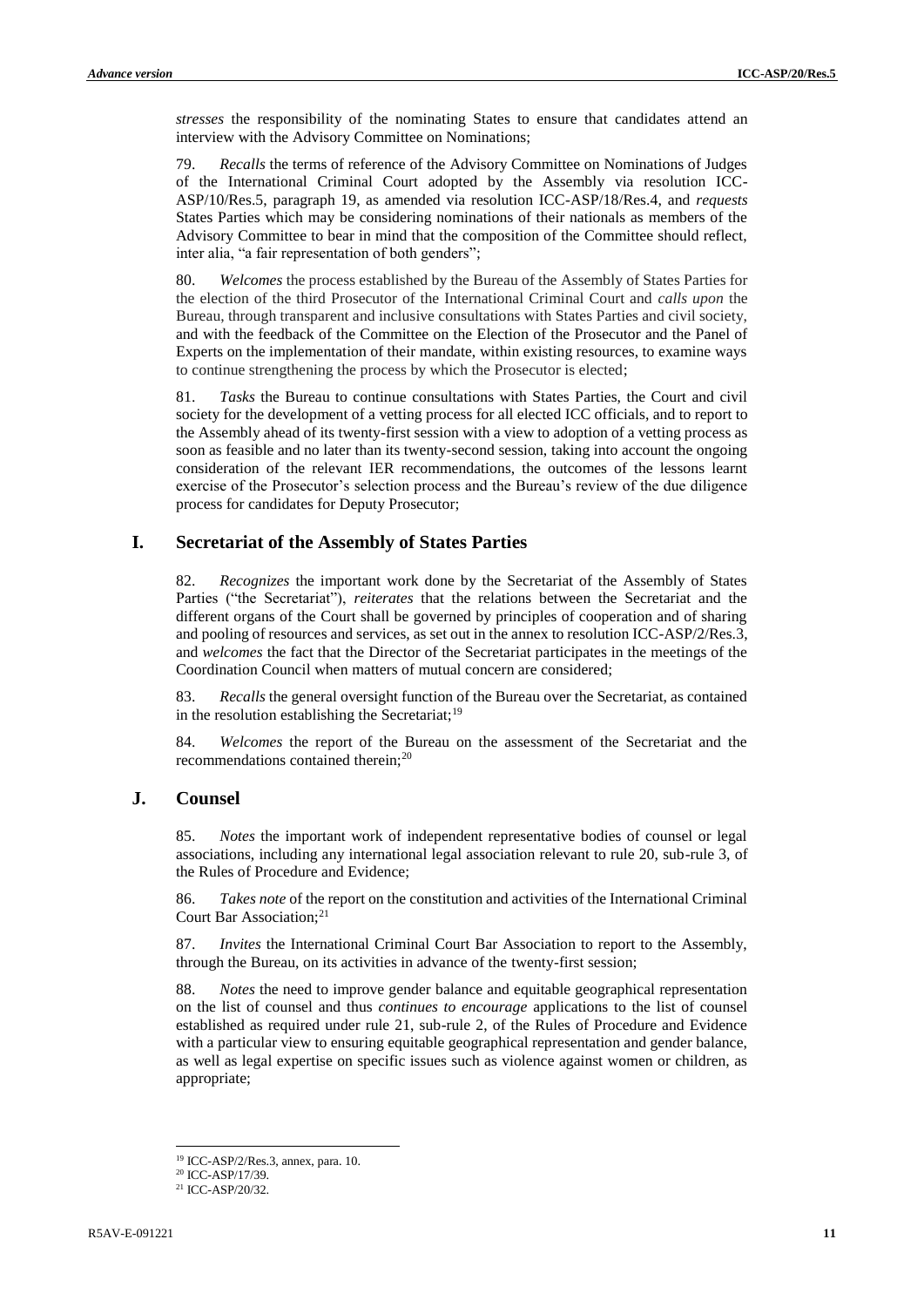# **K. Legal aid**

89. *Requests* the Court to continue its review of the functioning of the legal aid system and to present, following further consultation with States Parties and all relevant stakeholders, a range of fully-costed proposals for reform of the legal aid policy for external defence and victims' teams, with full respect for the applicable principles of legal aid, for the consideration of the Assembly, through the Committee on Budget and Finance, at its twentyfirst session;

90. *Requests* the Court, in producing these proposals to take account of costs constraints and ensure that all options presented can be funded within existing resources, and within that context, to continue to explore constructive options conducive to a viable way forward to improve the conditions of service of external defence and victims' teams members;

91. *Requests* the Court to ensure appropriate representation of counsel in the Advisory Committee on Legal Texts;

92. *Requests* the Court to finalize its review of the current framework and operation of the functions regarding financial investigations on suspects and accused persons across all organs in order to make proposals to the Assembly through its relevant facilitations (legal aid and cooperation) with a view to strengthen the Registry capacity to trace, freeze and seize assets of the accused in the context of legal aid requests, while paying due respect to the rights of the accused and to ensure increased efficiency of that global framework; and

93. *Requests* the Bureau to continue its work on legal aid and to report to the Assembly at its twenty-first session;

## **L. Study Group on Governance**

94. *Welcomes* the continued structured dialogue between States Parties and the Court with a view to strengthening the institutional framework of the Rome Statute system and enhancing the efficiency and effectiveness of the Court while fully preserving its judicial independence;

95. *Takes note* of the Bureau's report on the Study Group on Governance<sup>22</sup>;

96. *Extends* for another year the mandate of the Study Group, established in resolution ICC-ASP/9/Res.2 and extended in resolutions ICC-ASP/10/Res.5, ICC-ASP/11/Res.8, ICC-ASP/12/Res.8, ICC-ASP/13/Res.5, ICC-ASP/14/Res.4, ICC-ASP/15/Res.5, ICC-ASP/16/Res.6, ICC-ASP/17/Res.5, ICC-ASP/18/Res.6 and ICC-ASP/19/Res.6;

97. *Takes note* of the final report of the Independent Expert Review, dated 30 September 2020, and the Comprehensive Action Plan, adopted by the Bureau on 28 July 2021 and *notes*  that the Study Group will consider recommendations falling within its mandate;

## **M. Proceedings of the Court**

98. *Emphasizes* that the effectiveness of proceedings of the Court is essential to the rights of victims and those of the accused, the credibility and authority of the institution and the promotion of the universality of the Statute, as well as the best possible use of the Court's resources;

99. *Welcomes* the Court's efforts to enhance the efficiency and effectiveness of proceedings, as well as the efforts on the part of States Parties and civil society in this regard, *mindful* of the importance of continued dialogue on this matter and *noting* the shared responsibility of the Court and States Parties in this regard;

## **N. Working methods review**

100. *Recognizes* the benefits of rationalizing the working methods of the subsidiary bodies of the Bureau and the Assembly in order to cope with an increasing workload;

l <sup>22</sup> ICC-ASP/20/21.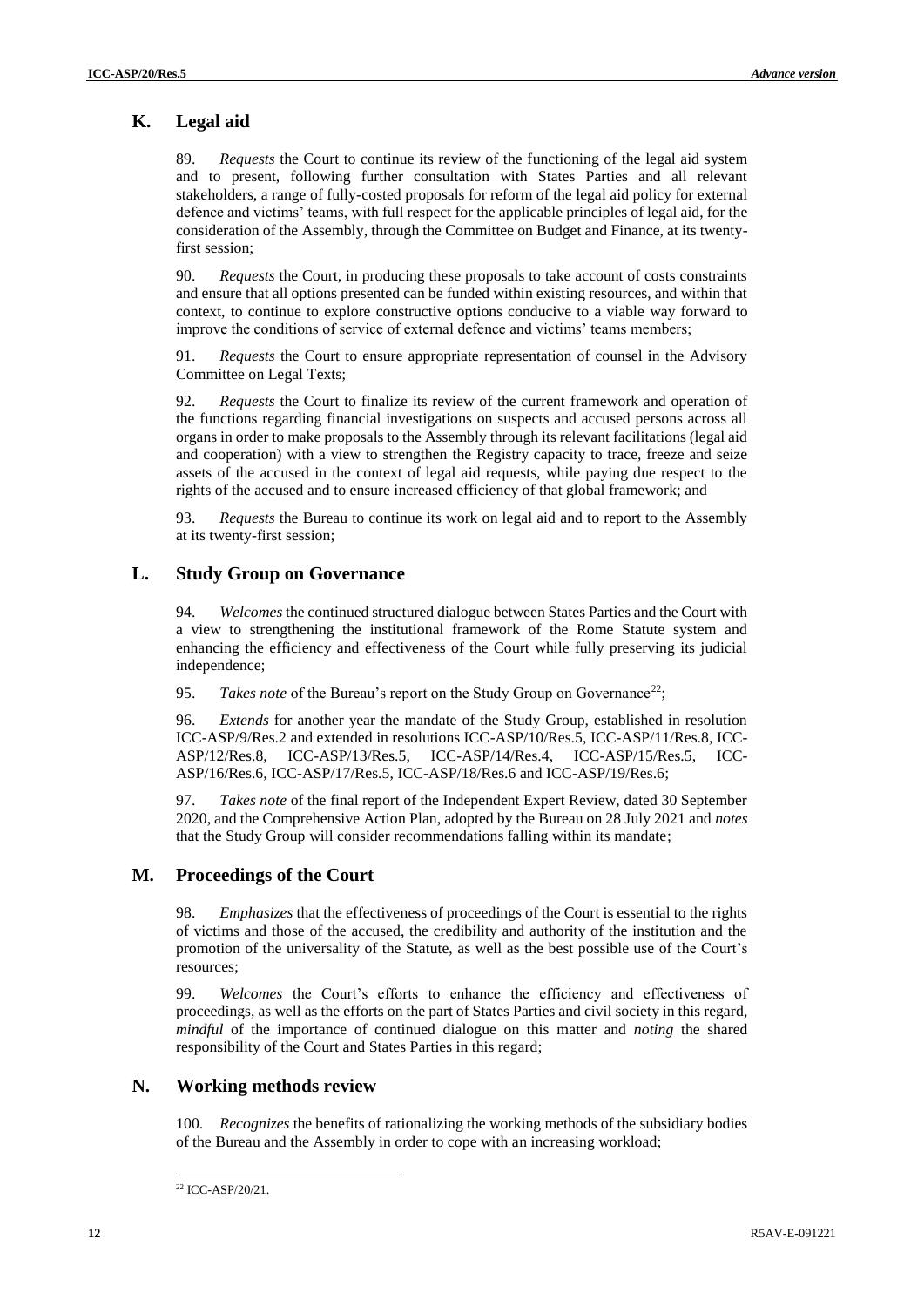101. *Welcomes* the steps already undertaken by the Bureau for the improvement of the working methods;

102. *Decides* to continue improving the working methods of the Bureau and the governance of the Assembly, and to that effect:

a) *recalls* the revised general roadmap for facilitations contained in annex II of resolution ICC-ASP/15/Res.5 and *stresses* the need for its full implementation;

b) *welcomes*the holding of Bureau meetings both in New York and in The Hague;

c) *acknowledges* the importance of ensuring that the agenda of the Assembly allows sufficient time for substantive discussions;

d) *recognizes* the importance of exchange of information as well as mutual consultations between the New York Working Group and The Hague Working Group on matters of joint concern with a view to enhancing efficiency while avoiding duplication of efforts;

e) *encourages* all States Parties to use the Extranet designed for the work of the subsidiary bodies of the Bureau and the Assembly containing all necessary documentation on the work in progress; and

f) *also encourages* States Parties to deliver statements no longer than five minutes and to submit written statements instead of oral ones;

103. *Recognizes* the importance of the work carried out by the facilitators and the focal points;

104. *Recalls* the representative geographical character of the Bureau and *encourages* Bureau members to strengthen their communication with States Parties of their respective regional group to inform the discussion of the Bureau, including by establishing appropriate mechanisms for providing regular updates on the work of the Bureau;

105. *Reiterates* that the Bureau shall have representative character in its composition, taking into account, in particular, equitable geographical distribution and the adequate representation of the principal legal systems of the world, and *requests* the Bureau to remain seized of the matter and report on it at the latest ahead of the twenty-second session of the Assembly;

106. *Requests* the Bureau, in consultation with all States Parties, the Court and civil society, both in New York and The Hague, to submit a report, by the next session of the Assembly, assessing the benefits and challenges with regard to current schedule, including the proposal to hold the future Assembly meetings in the first six months of each calendar year, length, including the proposal to shorten the Assembly, location of the meetings of the Assembly and of the Bureau and to make recommendations to improve efficiency;

107. *Requests also* the Bureau to address in its report under paragraph 105 the proposal to hold the Assembly sessions as a rule with a length of up to six days, preferably over one calendar week, unless judicial or prosecutorial elections are scheduled;

## **O. Victims and affected communities, reparations and Trust Fund for Victims**

108. *Refers* to its resolution ICC-ASP/13/Res.4 on victims and affected communities, reparations and Trust Fund for Victims;

109. *Reiterates* that victims' right to present and have considered their views and concerns at stages of the proceedings determined to be appropriate by the Court where their personal interests are affected and to protection of their safety, physical and psychological well-being, dignity and privacy, under article 68 of the Rome Statute, as well as access to relevant information are essential components of justice and, in this regard, *emphasizes* the importance of effective outreach to victims and affected communities in order to give effect to the mandate of the Court;

110. *Stresses* the central importance that the Rome Statute accords to the rights and needs of victims, in particular their right to participate in judicial proceedings and to claim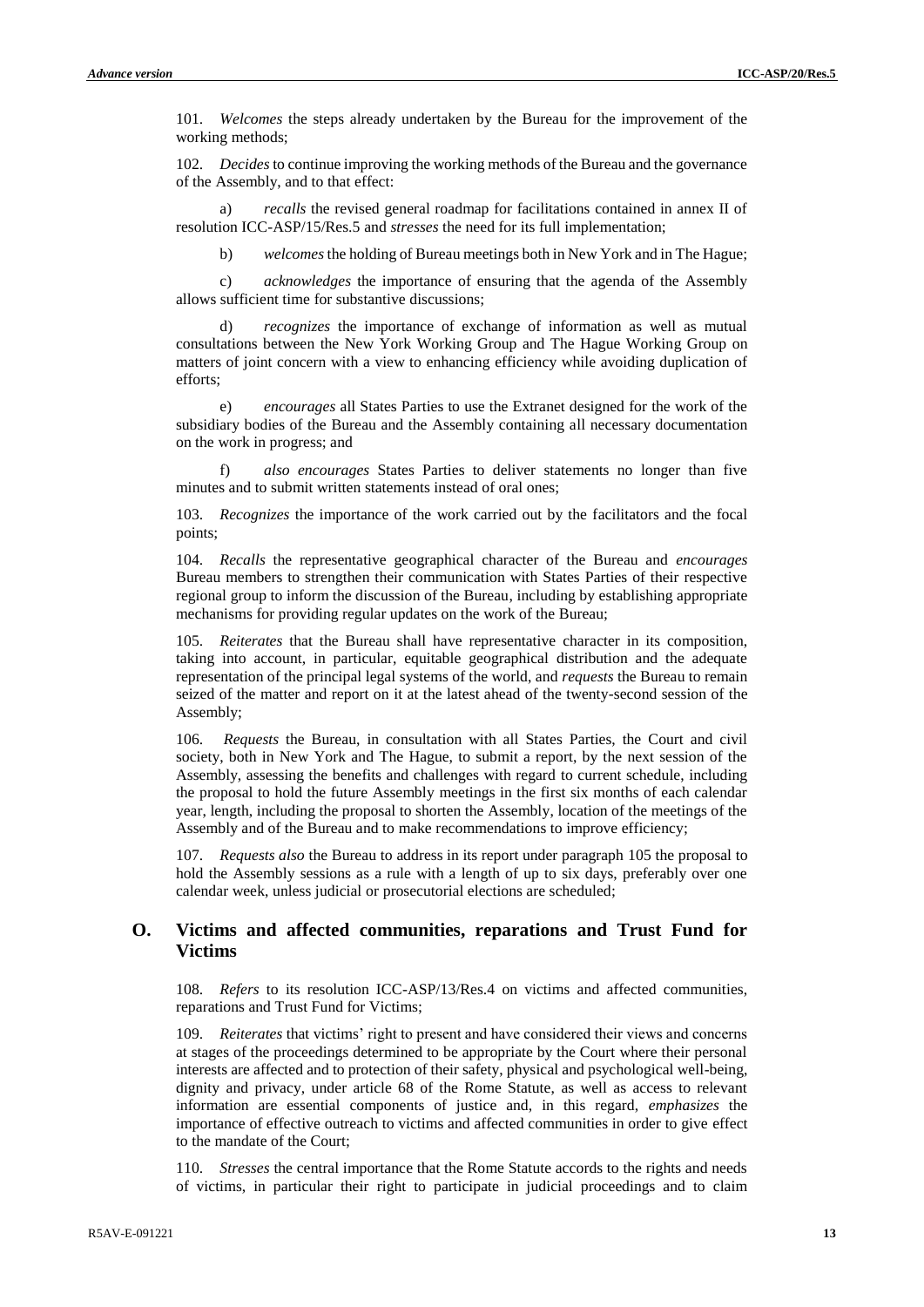reparations, and *emphasizes* the importance of informing and involving victims and affected communities in order to give effect to the unique mandate of the Court towards victims;

111. *Recalls* article 75 of the Rome Statute and, in this regard, the reparative justice role of the Court, and *notes* that assistance and reparations to victims may promote reconciliation and contribute to peace-building;

112. *Acknowledges* the importance of protective measures for victims and witnesses, including considering the best interests, rights and well-being of children and maintaining the physical and psychological welfare of witnesses, particularly victims of sexual and gender-based crimes, for the execution of the Court's mandate, *stresses* the need for States to conclude agreements with the Court in order to facilitate expeditious international relocation of persons at risk, *urges* all States to consider concluding such relocation agreements and *encourages* all States to contribute to the Special Fund for Relocations;

113. *Stresses* that, since the identification, tracing and freezing or seizure of any assets of the convicted person are indispensable for reparations, it is of paramount importance that all necessary measures are taken to that end, in order for relevant States and relevant entities to provide timely and effective assistance pursuant to articles 75, 93, paragraph 1(k), and 109 of the Rome Statute, and *calls upon* States Parties to enter into voluntary agreements, arrangements or any other means to this end with the Court, as required;

114. *Recalls* the Court's previous commitment to review its Revised Strategy in Relation to Victims once a judicial cycle is finished,<sup>23</sup> and therefore *requests* the Court to initiate consultations for the development of an updated strategy, taking into account the ongoing consideration of the relevant IER recommendations, and to report to the Assembly at its twenty-first session;

115. *Renews its appreciation* to the Board of Directors and the Secretariat of the Trust Fund for Victims for their continuing commitment towards victims and affected communities;

116. *Notes* the significant growth in the activities of the Trust Fund, to include the four ongoing reparations proceedings as well as the expansion of assistance programmes to more situations before the Court, including Central African Republic and Côte d'Ivoire;

117. *Calls upon* States, international and inter-governmental organizations, individuals, corporations and other entities to make voluntary contributions, in accordance with their financial ability, to the Trust Fund for Victims in order to broaden its resource base, improve the predictability of funding and maintain responsiveness to harm suffered by victims as well as to the Court's judicial developments, and *renews its appreciation* to those that have done so;

118. *Invites* States Parties to respond to requests of the Trust Fund for Victims for earmarked contributions for the purposes of funding specific reparations awards, as well as of replenishing and strengthening the Trust Fund's general reparations reserve, and *expresses its appreciation* to those that have already done so;

119. *Invites* States Parties to consider making earmarked voluntary contributions to the Trust Fund to the benefit of victims of sexual and gender-based violence, and *expresses its appreciation* to those that have already done so;

120. *Notes* the intention of the Trust Fund for Victims to raise voluntary contributions and private donations, in order to ensure the implementation of Court-ordered reparations and assistance activities to the benefit of victims in cases and situations before the Court, in particular  $\epsilon$ 20 million in total to complement fully the payment of the reparation awards in the cases of *Thomas Lubanga* and *Bosco Ntaganda* and adequate resources for the continuation in 2023 of multi-annual assistance programmes;

121. *Decides* to amend paragraphs 2 and 3 of the annex of resolution ICC-ASP/1/Res.6,<sup>24</sup> as reflected in annex II to the present resolution.

<sup>23</sup> ICC-ASP/13/Res.4, para. 1.

 $24$  As amended by ICC-ASP/4/Res.5.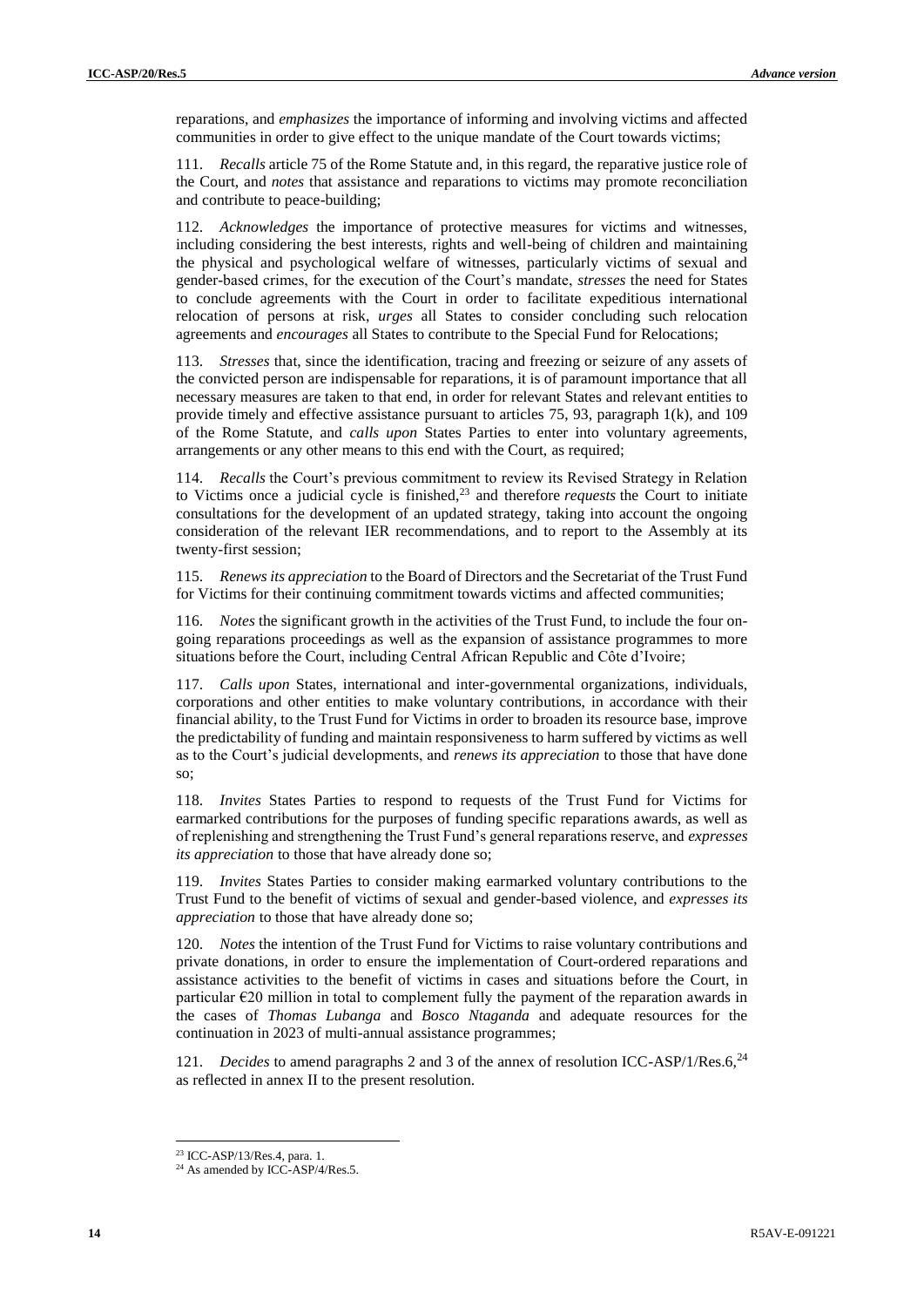# **P. Recruitment of staff**

122. *Takes note* of the Court's report on Human Resources Management,<sup>25</sup> and requests the Court to further strengthen its efforts, in the recruitment of staff, to seek equitable geographical representation with a particular focus on candidates from non-represented and underrepresented States Parties, gender balance and the highest standards of efficiency, competency and integrity, as well as to seek expertise on specific issues, including, but not limited to, trauma-related psycho-social needs and violence against women or children, and encourages further progress in this regard;

123. *Calls* upon the Court to report the outcome of its efforts to seek equitable geographical representation with a particular focus on candidates from non-represented and underrepresented States Parties and gender balance to the Assembly at its twenty-first session, including, but not limited to, improvements in the recruitment process and annual recruitment data;

124. *Takes note* of the continued dialogue between the Court and the Bureau with regard to ensuring equitable geographical representation and gender balance in the recruitment of staff members, and welcomes the report of the Bureau and its recommendations;<sup>26</sup>

125. *Urges* States Parties to undertake efforts to identify and enlarge pools of potential applicants to the Court's professional positions from States Parties from non- and underrepresented regions and countries, including through the financing by the Assembly of the Court's internship and visiting professional programmes, and by States Parties of Junior Professional Officer (JPO) programmes, through targeted outreach initiatives and through the dissemination among relevant national institutions and organizations of the Court's vacancies;

126. *Welcomes* the establishment by the Court of a programme to fund, through voluntary contributions, the placement of interns and visiting professionals from developing regions with a particular focus on candidates from non-represented and under-represented States Parties, welcomes the voluntary contributions received thus far and calls upon States Parties to contribute to this programme;

127. *Requests* the Court to further devise mechanisms that can ensure in a more sustainable and systematic manner the funding of placements of interns and visiting professionals from developing regions, and further requests the Court to explore and propose modalities for implementing Junior Professional Officer (JPO) programmes for candidates from non- and under-represented States Parties, particularly from developing regions, to be funded through voluntary contributions;

128. *Requests* the Court to continue looking into measures to introduce a rotation policy at the ICC and further requests the Court to report the outcome to the Assembly;

129. *Welcomes* the Court-wide, Office of the Prosecutor and Registry Strategic Plans for 2019-2021 and their three-year programme of action to improve the geographical representation and gender balance as one of the Court´s priorities;

130. *Further welcomes* the establishment of the ICC's Focal Point for Gender Equality, as well as the high-level statement on gender equality issued by the Court's Principals and ongoing efforts Court-wide to enhance and reinforce policies and conditions of employment at the Court from a gender perspective, and *notes* in this context the relevant recommendations of the Independent Expert Review of the International Criminal Court and the Rome Statute System;

131. *Takes note* of the report of the Comprehensive action plan,<sup>27</sup> and *notes* that the facilitation on geographical representation and gender balance will assess and implement recommendations falling within its ambit;

<sup>25</sup> ICC-ASP/20/3.

<sup>26</sup> ICC-ASP/20/29.

<sup>&</sup>lt;sup>27</sup> [https://asp.icc-cpi.int/iccdocs/asp\\_docs/ASP20/RM-Comprehensive%20Action%20Plan-ENG.pdf.](https://asp.icc-cpi.int/iccdocs/asp_docs/ASP20/RM-Comprehensive%20Action%20Plan-ENG.pdf)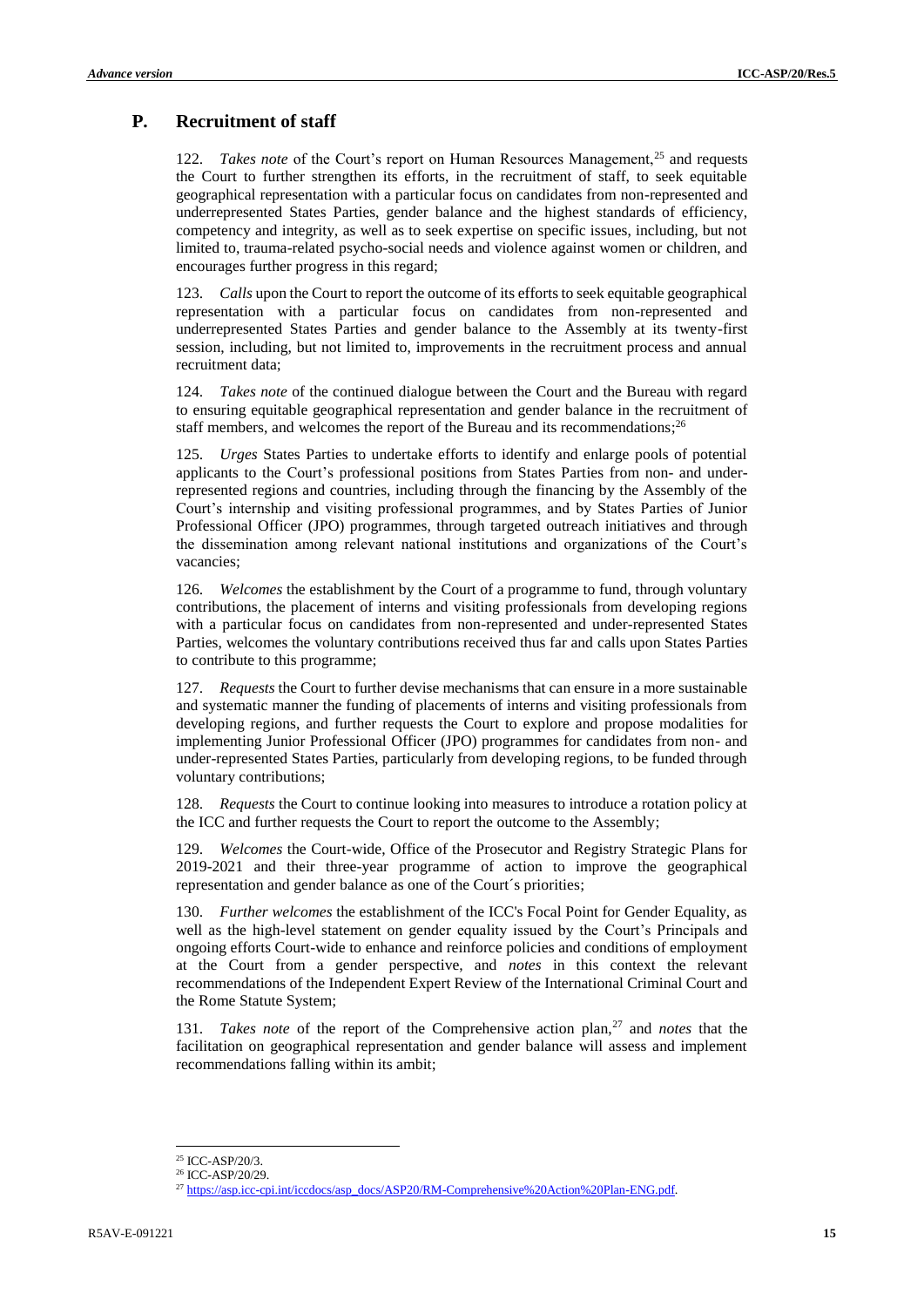## **Q. Complementarity**

132. *Recalls* the primary responsibility of States to investigate and prosecute the most serious crimes of international concern and that, to this end, appropriate measures need to be adopted at the national level, and international cooperation and judicial assistance need to be strengthened, in order to ensure that national legal systems are willing and able genuinely to carry out investigations and prosecutions of such crimes;

133. *Resolves* to continue and strengthen, within the appropriate fora, effective domestic implementation of the Rome Statute, to enhance the capacity of national jurisdictions to prosecute the perpetrators of the most serious crimes of international concern in accordance with internationally recognized fair trial standards, pursuant to the principle of complementarity;

134. *Welcomes* the international community's engagement in strengthening the capacity of domestic jurisdictions and inter-State cooperation to enable States to genuinely prosecute Rome Statute crimes;

135. *Also welcomes* efforts by the United Nations, international and regional organizations, States and civil society in mainstreaming capacity-building activities aimed at strengthening national jurisdictions with regard to investigating and prosecuting Rome Statute crimes into existing and new technical assistance programmes and instruments, and *strongly encourages* additional efforts in this regard by other international and regional organizations, States and civil society;

136. *Welcomes*, in this regard, the adoption of the 2030 Agenda for Sustainable Development<sup>28</sup> and *acknowledges* the important work being undertaken with regard to promoting the rule of law at the national and international levels and ensuring equal access to justice for all;

137. *Stresses* that the proper functioning of the principle of complementarity entails that States incorporate the crimes set out in articles 6, 7 and 8 of the Rome Statute as punishable offences under their national laws, to establish jurisdiction for these crimes and to ensure effective enforcement of those laws, and *urges* States to do so;

138. *Welcomes* the report of the Bureau on complementarity and the recommendations made on future consultations set out therein,<sup>29</sup> and *requests* the Bureau to remain seized of this issue and to continue the dialogue with the Court and other stakeholders on complementarity, including on complementarity-related capacity-building activities by the international community to assist national jurisdictions, on possible situation-specific completion strategies of the Court and the role of partnerships with national authorities and other actors in this regard; and also including to assist on issues such as witness and victims protection and sexual and gender-based crimes;

139. *Also welcomes* the information by the Secretariat of the Assembly of States Parties on the progress in giving effect to its mandate to facilitate the exchange of information between the Court, States Parties and other stakeholders, including international organizations and civil society, aimed at strengthening domestic jurisdictions; *welcomes further* the work that has already been undertaken by the Secretariat and the President of the Assembly, and *requests* the Secretariat to, within existing resources, continue to develop its efforts in facilitating the exchange of information between the Court, States Parties and other stakeholders, including international organizations and civil society, aimed at strengthening domestic jurisdictions, and to invite States to submit information on their capacity needs for the consideration of States and other actors in a position to provide assistance, and to report on the practical steps taken in this regard to the twenty-first session of the Assembly;

140. *Encourages* States, international and regional organizations and civil society to submit to the Secretariat information on their complementarity-related activities and *further welcomes* the efforts made by the international community and national authorities, including national capacity-building activities to investigate and prosecute sexual and gender-based

<sup>&</sup>lt;sup>28</sup> United Nations General Assembly resolution 70/1.

<sup>29</sup> ICC-ASP/20/22.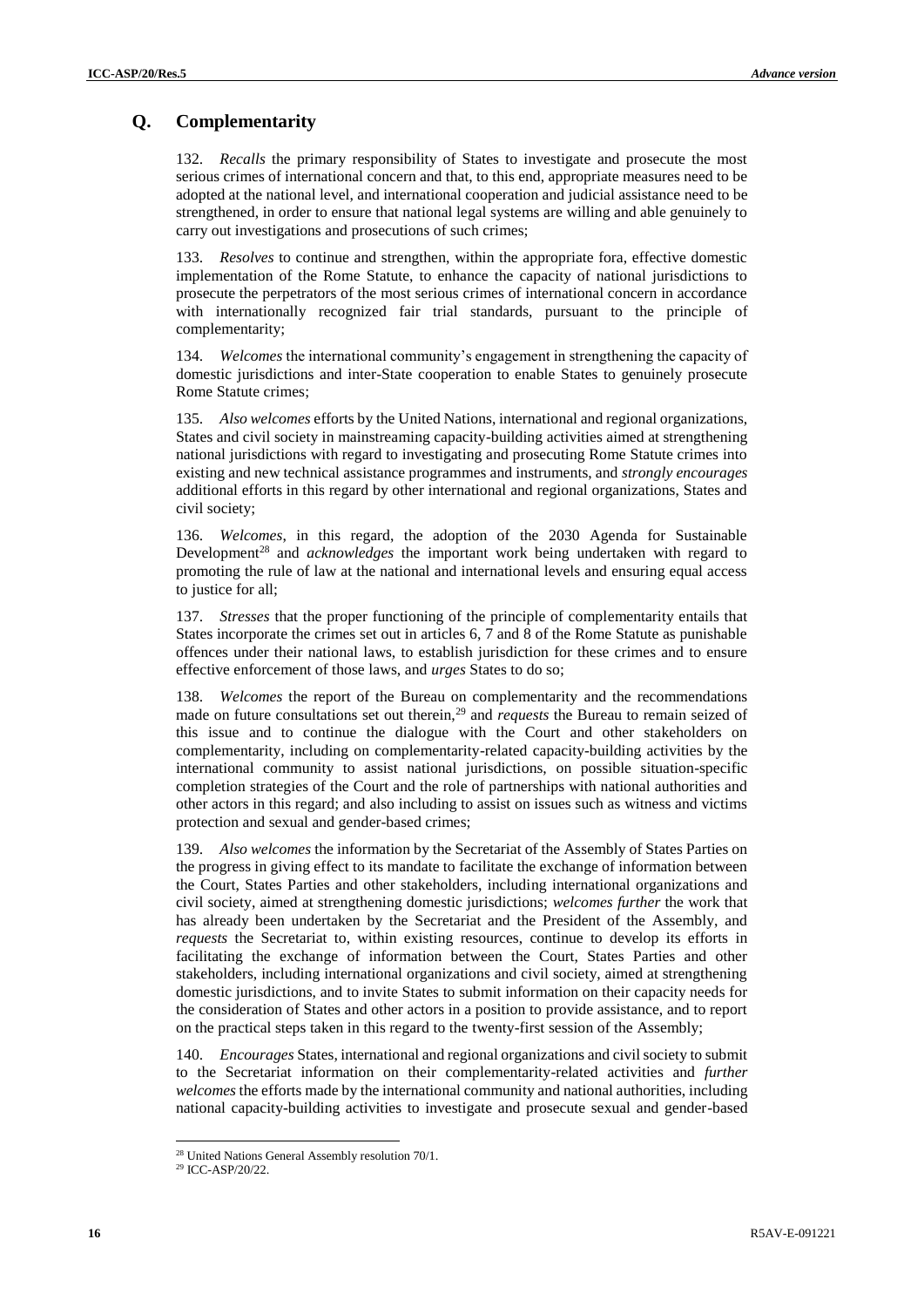crimes that may amount to Rome Statute crimes, in particular the continued efforts on the strategic actions to ensure access to justice and to enhance empowerment of victims at national level, recalling the recommendations presented by the International Development Law Organization<sup>30</sup> during the fourteenth session of the Assembly;

141. *Encourages* the Court to continue its efforts in the field of complementarity, including through exchange of information between the Court and other relevant actors, while recalling the Court's limited role in strengthening national jurisdictions and *also encourages* continued inter-State cooperation, including on engaging international, regional and national actors in the justice sector, as well as civil society, in exchange of information and practices on strategic and sustainable efforts to strengthen national capacity to investigate and prosecute Rome Statute crimes and the strengthening of access to justice for victims of such crimes, including through international development assistance;

142. *Notes* the ongoing review by the Prosecutor of various policies of the Office relevant to the principle of complementarity, particularly in light of recommendations set out in the Report of the Independent Expert Review, and as a matter of priority *encourages* the Prosecutor to continue engaging with the Assembly and other stakeholders as these policies are reviewed and, if necessary, revised bearing in mind the timelines set out in the Comprehensive Action Plan, while reiterating its full respect for judicial and prosecutorial independence as provided for in the Rome Statute.

#### **R. Independent Oversight Mechanism**

143. *Recalls* its decision in resolution ICC-ASP/19/Res.6 adopting the revised Operational Mandate of the Independent Oversight Mechanism and requesting the Bureau to remain seized of review of the work and operational mandate of the Independent Oversight Mechanism, with a view to considering recommendations of the Independent Expert Review in this regard, subject to relevant decisions of the Assembly on the implementation of the Report of the Independent Expert Review,<sup>31</sup> and to report thereon to the Assembly at its twentieth session;

144. *Welcomes* the discussions held during 2021 on the review of the work and operational mandate of the Independent Oversight Mechanism, which is a subsidiary body of the Assembly of States Parties;

145. *Takes note* of the Final Report of the Independent Expert Review of the International Criminal Court and the Rome Statute System, $32$  in particular its recommendations related to the work and operational mandate of the Independent Oversight Mechanism, which deserves thorough discussions among States Parties and consideration and may call for further revisions of the mandate;

146. *Recalls that* the revised Operational Mandate of the Independent Oversight Mechanism applies provisionally until, and without prejudice to, any decision of the Assembly to amend or replace the mandate after its consideration of the report and the recommendations of the Independent Expert Review;

147. *Welcomes* the complementary initiatives undertaken by the Bureau, the Assembly oversight bodies and the Court to try to ensure that the different organs of the Court have streamlined and updated where required, and, to the extent possible, consistent ethics charters and codes of conduct;

Reiterates the critical importance of the Independent Oversight Mechanism in carrying out its work in an independent, transparent and impartial manner free from any undue influence;

149. *Welcomes* the annual report of the Head of the Independent Oversight Mechanism;<sup>33</sup>

<sup>30</sup> International Development Law Organization paper entitled "Complementarity for sexual and gender-based atrocity crimes", November 2015.

<sup>&</sup>lt;sup>31</sup> ICC-ASP/19/16.

<sup>32</sup> ICC-ASP/19/24.

<sup>33</sup> ICC-ASP/20/16.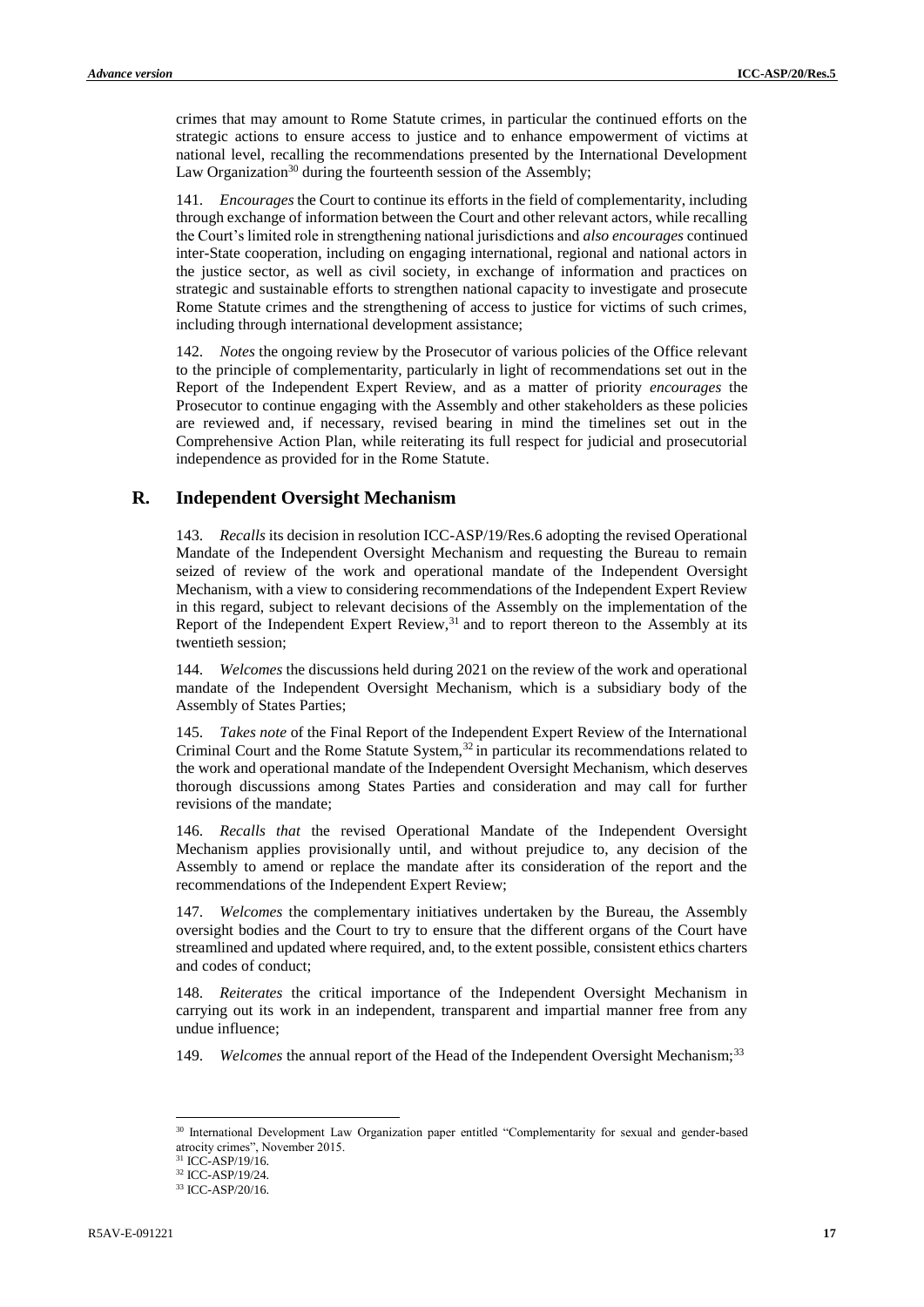150. *Reaffirms* the importance of the Independent Oversight Mechanism reporting to States Parties on the results of its activities;

151. *Emphasizes* the importance of adherence to the highest professional and ethics standards by all Court staff and elected officials, *notes* the efforts being made to further strengthen the professional and ethical framework for elected officials, *acknowledges* the essential role played and work done by the Independent Oversight Mechanism, *welcomes* the steps that continue to be taken by the Court to investigate the potential impact on the Court's work in light of allegations of misconduct surrounding former officials, *welcomes* that following the Office of the Prosecutor's recommendations and ensuing consultations, the revised operational mandate of the Independent Oversight Mechanism enables it to investigate the alleged conduct of former elected officials and staff both while they were in office and when they separated from service as prescribed in its para. 10, *takes note* of the status report provided by the Office of the Prosecutor, and *invites* the Court to provide at the earliest opportunity in advance of the twenty-first session of the Assembly any relevant update and recommendation on any necessary follow-up action for the Court and/or the Assembly;

152. *Welcomes* the progress reported in formally aligning the Regulations of the Court with the operational mandate of the Independent Oversight Mechanism,<sup>34</sup> in particular Administrative Instruction on Investigation of Unsatisfactory Conduct and Administrative Instruction on Unsatisfactory Conduct and Disciplinary Proceedings as well as the upcoming new Administrative Instruction on Discrimination, Harassment, including Sexual Harassment, and Abuse of Authority, and *encourages* the Court, with the support of the Independent Oversight Mechanism, as necessary, to finalize the work while ensuring that all relevant documents are updated and aligned with the mandate of the Independent Oversight Mechanism in order to harmonize the applicable rules.

### **S. Programme budget**

153. *Takes note* of the important work done by the Committee on Budget and Finance, and *reaffirms* the independence of the members of the Committee;

154. *Recalls* that, according to its Rules of Procedure,<sup>35</sup> the Committee shall be responsible for the technical examination of any document submitted to the Assembly that contains financial or budgetary implications and *emphasizes* the importance of ensuring that the Committee is represented at all stages of the deliberations of the Assembly at which documents that contain financial or budgetary implications are considered;

155. *Takes note with concern* of the report of the Bureau on the arrears of States Parties; 36

156. *Emphasizes* the importance of endowing the Court with the necessary financial resources, and *urges* all States Parties to the Rome Statute to transfer their assessed contributions in full and by the deadline for contributions or, in the event of pre-existing arrears, immediately, in accordance with article 115 of the Rome Statute, rule 105.1 of the Financial Regulations and Rules, and other relevant decisions taken by the Assembly;

157. *Calls upon* States, international organizations, individuals, corporations and other entities to contribute voluntarily to the Court and *expresses its appreciation* to those that have done so;

### **T. Review Conference**

158. *Recalls* that at the successful first Review Conference of the Rome Statute, held in Kampala, Uganda, from 31 May to 11 June 2010, States Parties adopted amendments to the Rome Statute, in accordance with article 5, paragraph 2, of the Rome Statute to define the crime of aggression and to establish conditions under which the Court could exercise

<sup>34</sup> ICC-ASP/19/Res.6, annex II.

<sup>35</sup> ICC-ASP/18/Res.1, annex.

<sup>36</sup> ICC-ASP/20/27.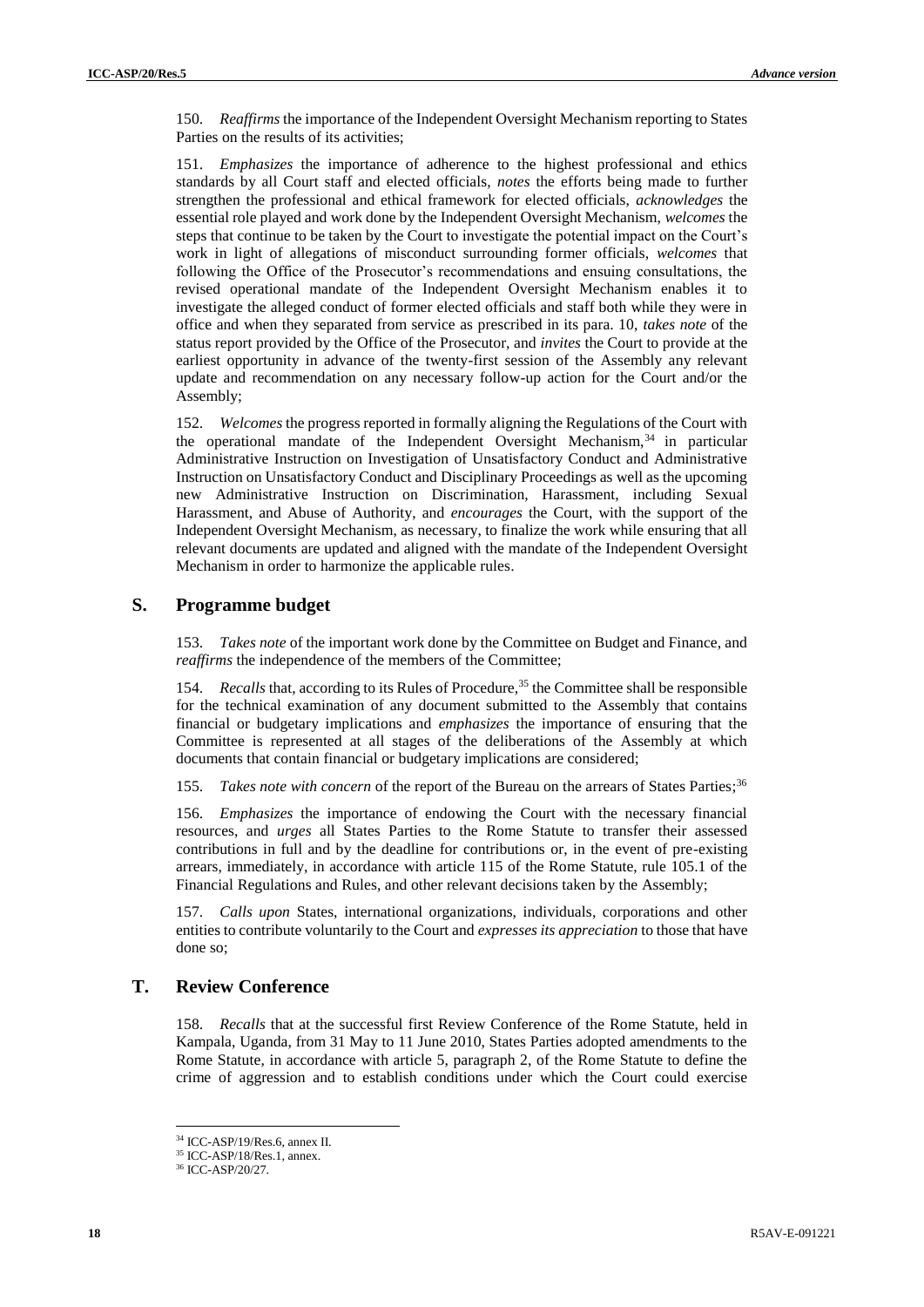jurisdiction with respect to that crime $37$  and adopted amendments to the Rome Statute to expand the jurisdiction of the Court to three additional war crimes when committed in armed conflicts not of an international character; 38

159. *Notes* that those amendments are subject to ratification or acceptance and shall enter into force in accordance with article 121, paragraph 5, of the Rome Statute, *notes with appreciation* the recent ratifications of the amendments<sup>39</sup> and *notes* that two States Parties have lodged declarations in accordance with article 15 *bis*, paragraph 4, of the Rome Statute:40

160. *Calls upon* all States Parties to consider ratifying or accepting these amendments;

161. *Welcomes* the activation of the International Criminal Court's jurisdiction over the crime of aggression as of 17 July 2018, as decided by consensus by the Assembly of States Parties in its resolution ICC-ASP/16/Res.5, marking the first time that a permanent international court has the authority to hold individuals accountable in respect of this crime, thereby completing the achievements of the Rome and Kampala Conferences of 1998 and 2010;

162. *Recalls* the discussions on the issue of peace and justice at the stock-taking exercise held at the Review Conference, *notes* the interest to resume the discussions on this issue and *invites* interested States Parties to do so;

163. *Recalls with appreciation* pledges of increased assistance to the Court made by thirtyfive States Parties, one observer State, and one regional organization, *calls upon* these States and the regional organization to ensure the swift implementation of these pledges and *also calls upon* States and regional organizations to submit additional pledges and to report further at the twenty-first session of the Assembly, in written form or through their statement at the general debate on the implementation thereof;

#### **U. Consideration of amendments**

164. *Welcomes* the report of the Working Group on Amendments;<sup>41</sup>

165. *Calls upon* all States Parties to ratify or accept the amendment to article 124;

166. *Also calls upon* all States Parties to ratify or accept the amendments to article 8 adopted at the sixteenth and eighteenth sessions of the Assembly; $42$ 

### **V. Participation in the Assembly of States Parties**

167. *Calls upon* States, international organizations, individuals, corporations and other entities to contribute in a timely manner and voluntarily to the Trust Fund to allow the participation of least developed countries and other developing States in the annual session of the Assembly and *expresses its appreciation* to those that have done so;

168. *Encourages* the continuation of efforts undertaken by the President of the Assembly to hold an on-going dialogue with all stakeholders, including regional organizations and *calls upon* all States Parties to support the President in her undertakings aimed at strengthening the Court, the independence of proceedings and the Rome Statute system as a whole;

169. *Recalls* the long-term and continuing cooperation between the Assembly, States Parties, and non-governmental organizations of civil society, and *reaffirms* resolution ICC-ASP/2/Res.8 on recognition of the coordinating and facilitating role of the NGO Coalition for the ICC; and

170. *Decides* to entrust the Court, the President of the Assembly, the Bureau, the Advisory Committee on Nominations, the Working Group on Amendments, the Study Group on

<sup>37</sup> *Official Records … Review Conference … 2010* (RC/11), part II, RC/Res.6.

<sup>38</sup> Ibid., RC/Res.5.

<sup>39</sup>[https://treaties.un.org/Pages/ViewDetails.aspx?src=TREATY&mtdsg\\_no=XVIII-10-b&chapter=18&lang=en](https://treaties.un.org/Pages/ViewDetails.aspx?src=TREATY&mtdsg_no=XVIII-10-b&chapter=18&lang=en) and https://treaties.un.org/Pages/ViewDetails.aspx?src=TREATY&mtdsg\_no=XVIII-10-a&chapter=18&clang=\_en. <sup>40</sup> [https://www.icc-cpi.int/resource-library#.](https://www.icc-cpi.int/resource-library)

<sup>41</sup> ICC-ASP/20/28.

<sup>42</sup> ICC-ASP/16/Res.4 and ICC-ASP/18/Res.5.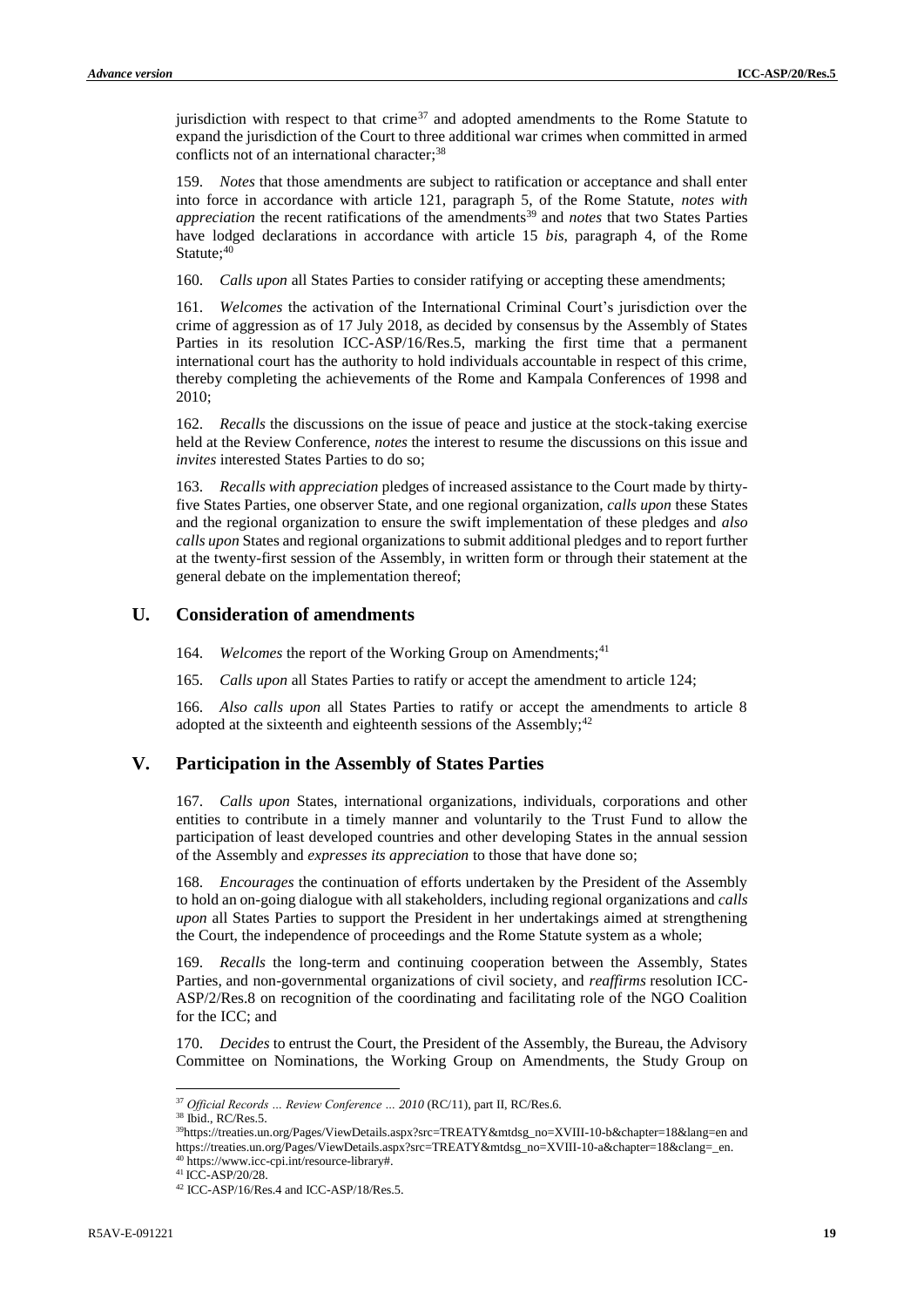Governance, the Independent Oversight Mechanism, the Secretariat, and the Board of Directors and the Secretariat of the Trust Fund for Victims, as appropriate, with the mandates contained in the annex to the present resolution.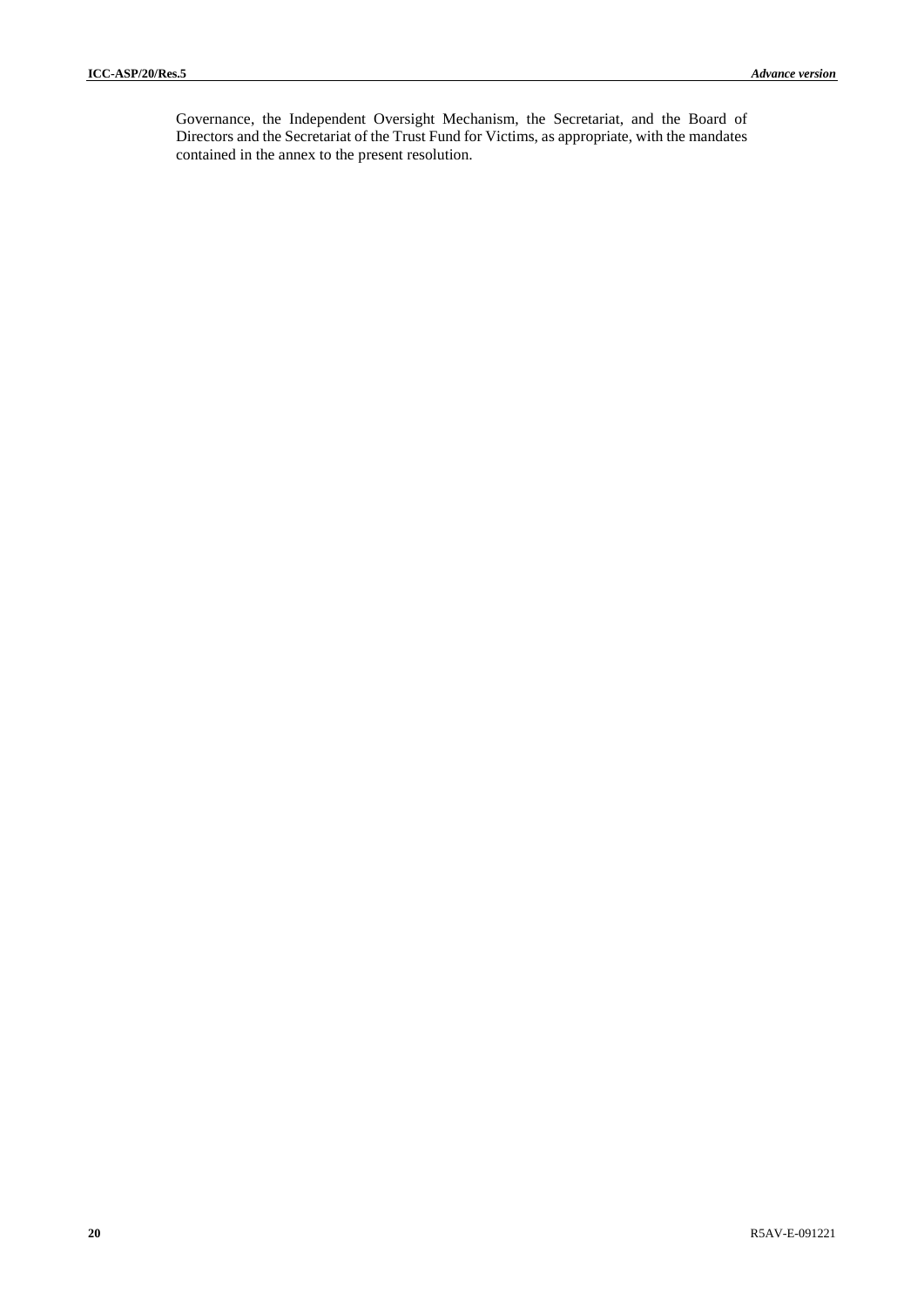# **Annex I**

# **Mandates of the Assembly of States Parties for the intersessional period**

### 1. With regard to **universality of the Rome Statute**,

a) *endorses* the recommendations of the report of the Bureau on the Plan of action for achieving universality and full implementation of the Rome Statute;<sup>1</sup> and

b) *requests* the Bureau to continue to monitor the implementation of the Plan of action for achieving universality and full implementation of the Rome Statute and to report thereon to the Assembly at its twenty-first session;

2. With regard to the **Agreement on Privileges and Immunities**, *requests* the Bureau to continue to support the ratification of the Agreement;

#### 3. With regard to **cooperation**,

a) *urges* the Bureau, through The Hague Working Group, to continue the discussions on the proposals resulting from the seminar of the co-facilitation held in The Hague on 7 November 2018 entitled "Arrests: a key challenge in the fight against impunity";

b) *requests* the Bureau, through its Working Groups, to continue the discussions on voluntary framework agreements or arrangements, and to report thereon to the Assembly at its twenty-first session;

*invites* the Bureau, through its Working Groups, to discuss the feasibility of establishing a coordinating mechanism of national authorities;

*invites* the Bureau, through its Working Groups, to continue to strengthen the relationship between the United Nations and its agencies and entities, including for capacity building, the ICC and States Parties, to foster cooperation with the Court;

e) *invites* the Court to continue improving its practice in transmitting specific, complete and timely requests for cooperation and assistance, including by considering consultations with the State Party concerned when necessary;

*encourages* the Bureau, through its Working Groups, to continue its review of the implementation of the 66 recommendations on cooperation adopted by States Parties in 2007, $2$  in close cooperation with the Court, where appropriate;

g) *requests* the Bureau to maintain a facilitation of the Assembly of States Parties for cooperation to consult with States Parties, the Court, other interested States, relevant organizations and non-governmental organizations in order to further strengthen cooperation with the Court;

h) *requests* the Bureau, through the facilitation on cooperation, in accordance with the resolution on the Review of the International Criminal Court<sup>3</sup> and the Review Mechanism's Comprehensive Action Plan<sup>4</sup>, to continue to assess the recommendations related to cooperation and their follow-up including their implementation as appropriate, and to report thereon to the Assembly at its twenty-first session;

i) *requests* the Court to continue to submit an updated report on cooperation to the Assembly at its annual session, containing disaggregated data over the responses provided by States Parties, including highlighting the main challenges;

j) *mandates* the Bureau, through its Working Groups, to continue discussions on cooperation on financial investigations and the freezing and seizing of assets as set out in the Declaration of Paris, including by continuing the work to further develop the secured digital platform;

<sup>1</sup> ICC-ASP/20/17.

<sup>2</sup> ICC-ASP/6/Res.2, annex II.

<sup>3</sup> ICC-ASP/19/Res.7.

<sup>4</sup> https://asp.icc-cpi.int/iccdocs/asp\_docs/ASP20/RM-Comprehensive Action Plan-ENG.pdf.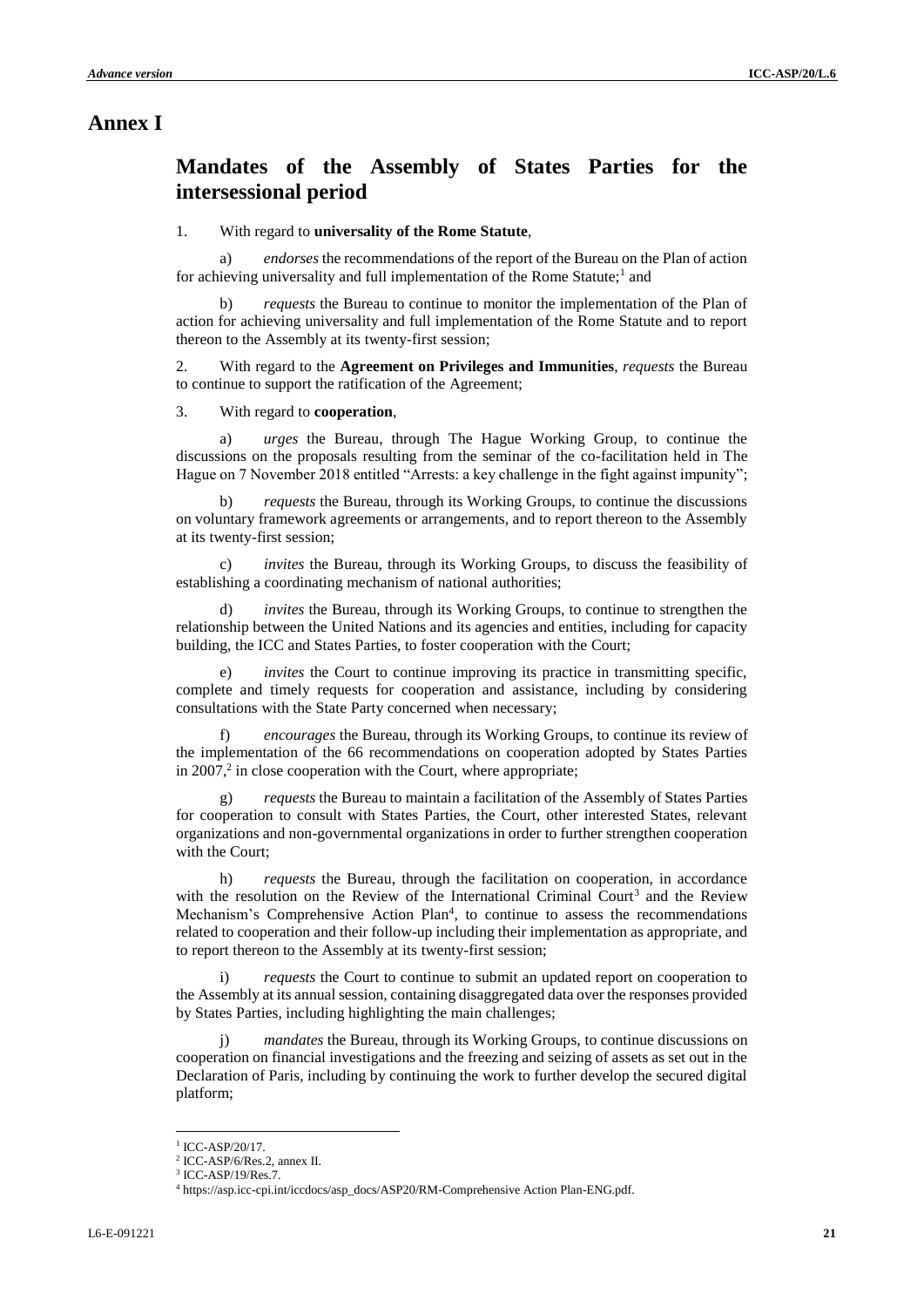k) *requests* the President of the Assembly to continue to engage actively and constructively with all relevant stakeholders in accordance with the Assembly procedures relating to non-cooperation, both to prevent instances of non-cooperation and to follow up on any matter of non-cooperation referred by the Court to the Assembly;

*requests* that any information concerning potential or confirmed travel of persons against whom an arrest warrant has been issued be promptly shared with the Court by the focal points on non-cooperation; and

m) *requests* the Bureau to continue to actively engage throughout the intersessional period with all relevant stakeholders to continue to ensure effective implementation of the Assembly procedures relating to non-cooperation and to submit a report on its activities to the Assembly at its twenty-first session;

4. With regard to the **relationship with the United Nations**,

a) *invites* the Court to continue its institutional dialogue with the United Nations, based on the Relationship Agreement between the United Nations and the International Criminal Court; and

b) *requests* the Registry to update its report on the approximate costs allocated so far within the Court in relation to referrals by the Security Council<sup>5</sup> ahead of the twenty-first session of the Assembly;

5. With regard to **relationships with other international organizations and bodies**, *invites* the Court to include in its annual report to the United Nations General Assembly a section on the status and implementation of specific agreements on cooperation with other international organizations;

6. With regard to **elections**,

a) *decides* to continue to review the procedure for the nomination and election of judges as set forth in resolution ICC-ASP/3/Res.6, as amended, with a view to making any improvements as may be necessary, taking into account the work conducted so far as reflected in the facilitator's report;<sup>6</sup> and

b) *requests* the Bureau to update the Assembly, at its twenty-first session, on the progress of the review of the procedure for the nomination and election of judges;

7. With regard to the **Secretariat**, *invites* the President to report to the twenty-first session of the Assembly on the implementation of the recommendations contained in the report of the Bureau on the assessment of the Secretariat;<sup>7</sup>

8. With regard to **legal aid**,

a) *Requests* the Court to continue its review of the functioning of the legal aid system and to present, following further consultation with States Parties and all relevant stakeholders, a range of fully-costed proposals for reform of the legal aid policy for external defence and victims' teams, with full respect for the applicable principles of legal aid, for the consideration of the Assembly, through the Committee on Budget and Finance, at its twentyfirst session;

b) *Requests* the Court, in producing these proposals to take account of costs constraints and ensure that all options presented can be funded within existing resources, and within that context, to continue to explore constructive options conducive to a viable way forward to improve the conditions of service of external defence and victims' teams members;

c) *Requests* the Court to ensure appropriate representation of counsel in the Advisory Committee on Legal Texts;

d) *Requests* the Court to finalize its review of the current framework and operation of the functions regarding financial investigations on suspects and accused persons across all organs in order to make proposals to the Assembly through its relevant facilitations

 5 ICC-ASP/19/17.

<sup>6</sup> Report of the Bureau on the review of the procedure for the nomination and election of judges (ICC-ASP/20/30).

<sup>7</sup> ICC-ASP/17/39.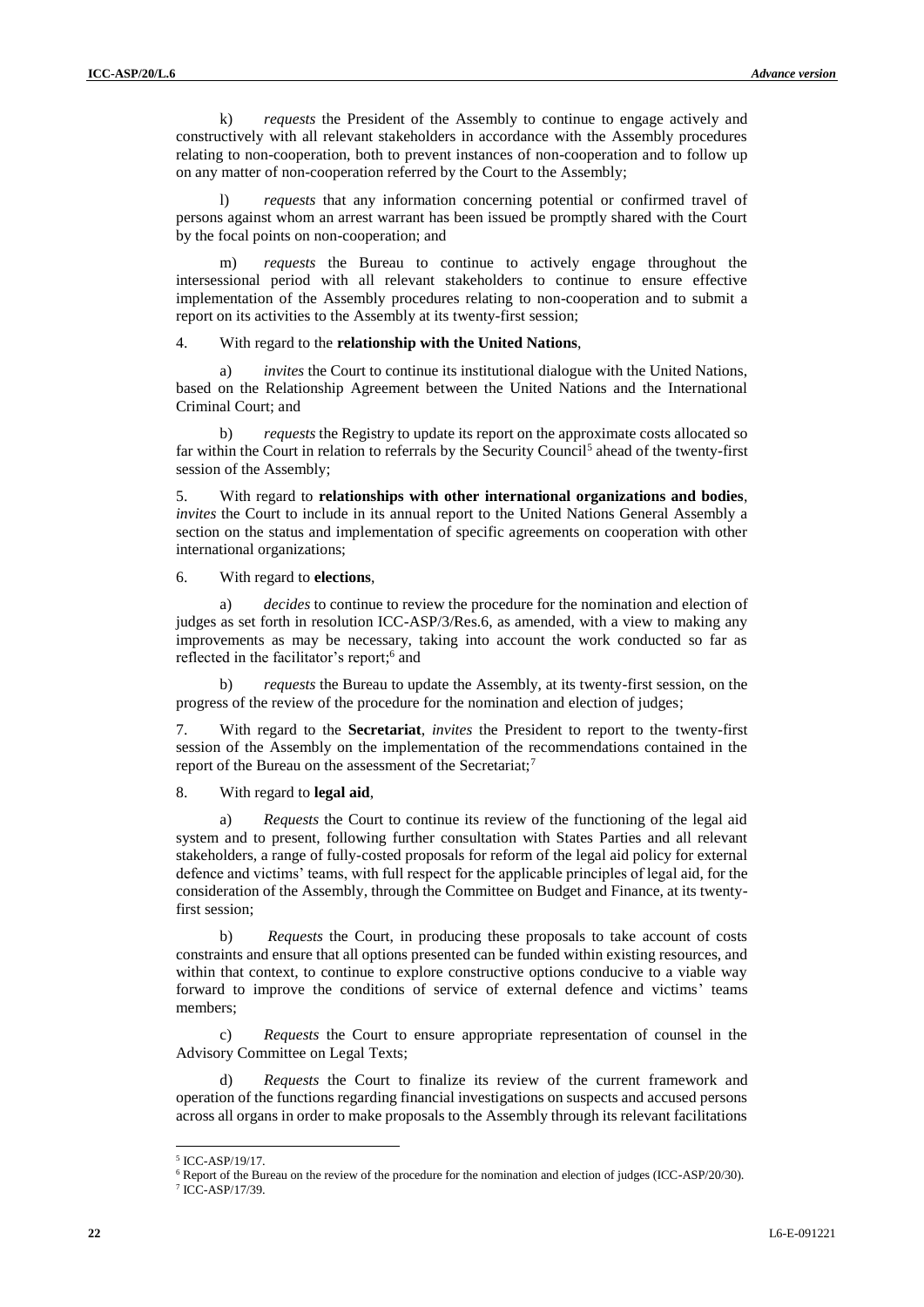(legal aid and cooperation) with a view to strengthen the Registry capacity to trace, freeze and seize assets of the accused in the context of legal aid requests, while paying due respect to the rights of the accused and to ensure increased efficiency of that global framework; and

*Requests* the Bureau to continue its work on legal aid and to report to the Assembly at its twenty-first session.

#### 9. With regard to the **Study Group on Governance,**

a) *invites* the Court to further engage in a structured dialogue with States Parties with a view to strengthening the institutional framework of the Rome Statute system and enhancing the efficiency and effectiveness of the Court while fully preserving its judicial independence, and to provide State Parties with its assessment of the respective IER recommendations;

b) *invites* the Study Group to closely cooperate with the Court, subsidiary bodies and other facilitations established by the Assembly on the assessment and implementation of the Independent Experts' recommendations that address governance issues;

c) *requests* the Study Group to consider the following issues, and to report thereon to the twenty-first session of the Assembly:

> (i) Recommendations of the Independent Experts allocated to the Study Group in the Comprehensive Action Plan; and

(ii) Facilitation of a platform for the discussion of the Independent Experts' recommendations assigned to the Court.

#### 10. With regard to **proceedings of the Court**,

*invites* the Court to intensify its efforts to enhance the efficiency and effectiveness of proceedings including by adopting further changes of practice;

b) *encourages* the Bureau, including through the two working groups and the Study Group on Governance, to continue to support the Court's efforts to enhance the efficiency and effectiveness of proceedings; and

c) *encourages* the Court to take note of the best practices of relevant international and national organizations, tribunals, and mechanisms related to sexual and gender-based crimes, including practices related to investigation, prosecution and training, in solving challenges related to crimes under the Rome Statute, including sexual and gender-based crimes, while reiterating its respect for the independence of the Court;

11. With regard to the **working methods review**,

a) *decides* that its annual session shall have a duration of seven working days with a possible extension of up to two additional days in election years, as required, and to focus, in such cases, the first two days on the elections of judges;

b) *also decides* that its annual sessions shall include one or two plenary segments on specific agenda items;

c) *invites* the facilitators and focal points, when appropriate, to present their work to the Assembly;

d) *also invites* the facilitators and focal points to commit themselves for a period of up to three years considering the particularities and the complexity of each mandate and to submit, in addition to their regular reports, a final written report to the Assembly at the end of their mandate, including lessons learnt;

e) *invites* the Bureau to implement the recommendations of the 2013 working methods report;<sup>8</sup>

<sup>8</sup> ICC-ASP/12/59.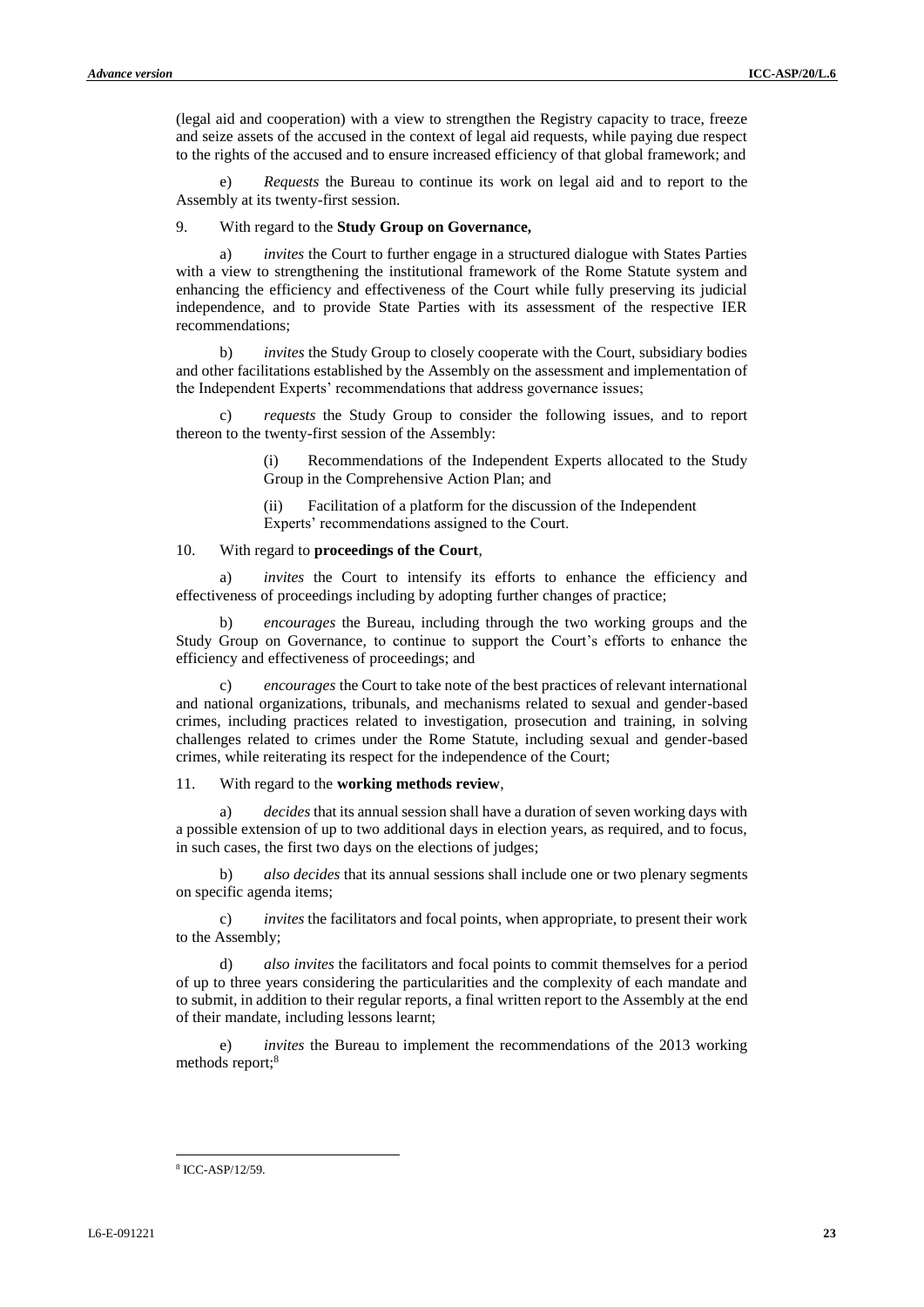f) *requests* the Bureau to establish facilitations only if the mandate requires openended consultations, and the matter cannot be addressed by a less resource-intensive mechanism, such as a rapporteur or a focal point;<sup>9</sup>

*invites* the Bureau to use existing technologies such as video-conferencing in order to ensure participation of members of the Bureau not represented at the venue of the Bureau meeting;

h) *requests* the Bureau to continue conducting evaluations of the established mandates and, where appropriate, consider the inclusion of end-dates and that it prepare recommendations on the reduction of the number and length of reports;

*requests* the Bureau, in consultation with all States Parties, the Court and civil society, both in New York and The Hague, to submit a report, by the next session of the Assembly, assessing the benefits and challenges with regard to current schedule, including the proposal to hold the future Assembly meetings in the first six months of each calendar year, length, including the proposal to shorten the Assembly, location of the meetings of the Assembly and of the Bureau, and to make recommendations to improve efficiency; and

(j) *requests* all facilitators and focal points, in consultation with States Parties, to undertake an exercise to streamline the present resolution for the twenty-first session;

#### 12. With regard to **victims and affected communities, reparations and the Trust Fund for Victims**,

a) *requests* the Court to continue to establish principles relating to reparations in accordance with article 75, paragraph 1, of the Rome Statute as a priority in the context of its judicial proceedings;

b) *encourages* the Board of Directors and the Secretariat of the Trust Fund for Victims to continue to strengthen its on-going dialogue with the organs of the Court, States Parties and the wider international community, including donors as well as non-governmental organizations, who all contribute to the valuable work of the Trust Fund for Victims, so as to ensure increased strategic and operational visibility and to maximize its impact and ensure the continuity and sustainability of the Fund's interventions;

*requests* the Court and the Trust Fund for Victims to continue developing a strong collaborative partnership, mindful of each other's roles and responsibilities, to implement Court-ordered reparations;

d) *decides* to continue to monitor the implementation of the rights of victims under the Rome Statute, with a view to ensuring that the exercise of these rights is fully realized and that the continued positive impact of the Rome Statute system on victims and affected communities is sustainable;

e) *requests* the Court to initiate consultations for the development of an updated Revised Strategy in Relation to Victims, taking into account the ongoing consideration of the relevant IER recommendations, and to report to the Assembly at its twenty-first session;

*mandates* the Bureau to continue considering victims-related issues as necessary or as they arise, having recourse to any appropriate process or mechanism; and

g) *requests* the Court to make available to the Assembly appropriate statistics in relation to victims admitted to participate in proceedings before the Court when these are publicly submitted to the respective Chambers in the context of the judicial proceedings; such statistics may include, as appropriate, information on gender, criminal offense and situation, among other pertinent criteria as determined by the relevant Chamber;

#### 13. With regard to **recruitment of staff**,

a) *endorses* the recommendations of the Committee on Budget and Finance in relation to geographical representation and gender balance contained in the report of its thirty-seventh session<sup>10</sup> and *urges* the Court to take the necessary steps to implement them;

<sup>9</sup> As outlined, e.g., in paras. 21(a) and 23(b) of the report on the Evaluation and rationalization of the working methods of the subsidiary bodies of the Bureau (ICC-ASP/12/59).

<sup>&</sup>lt;sup>10</sup> ICC-ASP/20/15.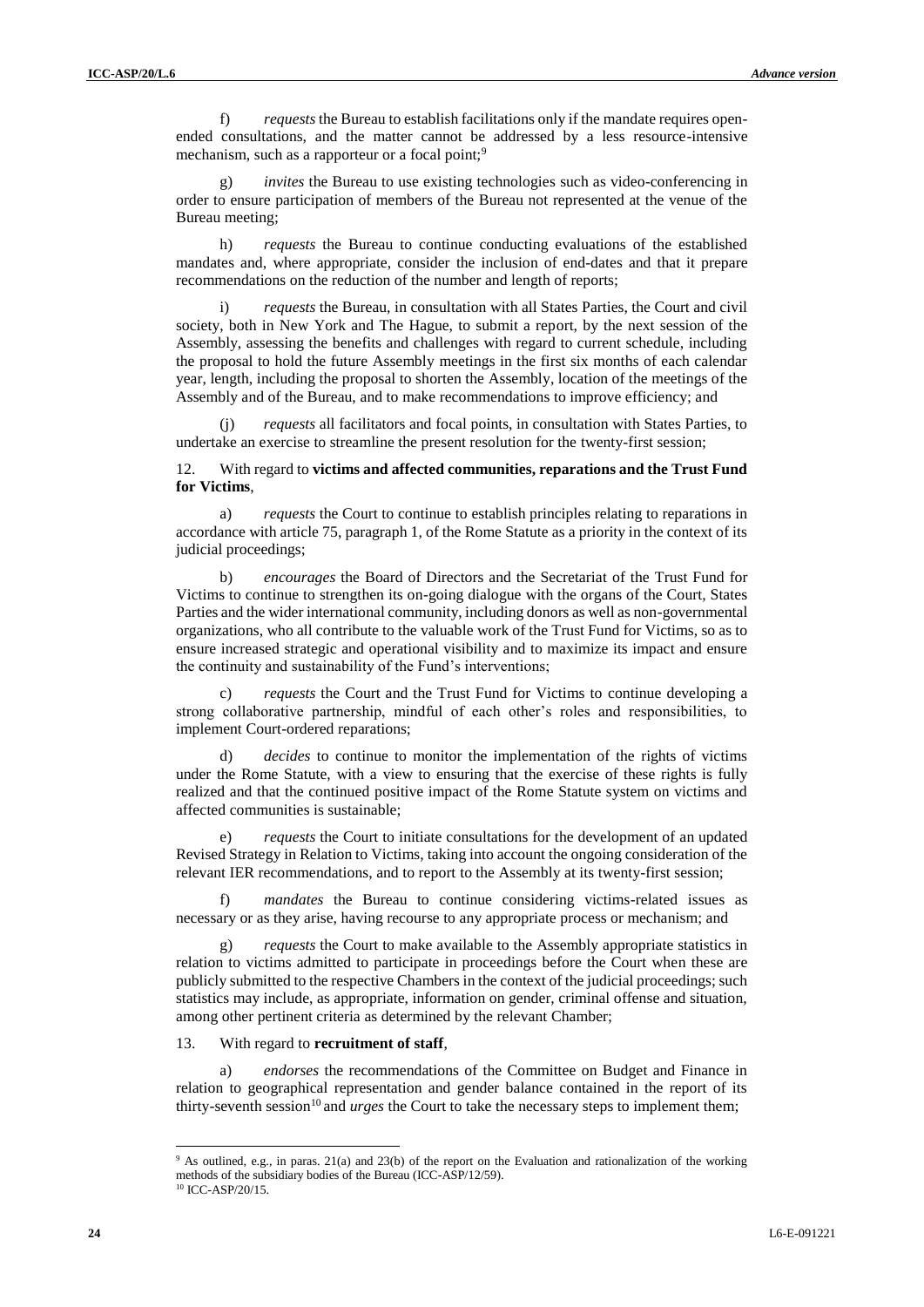b) *requests* the Court to submit to the Assembly a comprehensive report on human resources by the end of May 2022, to be considered by the Assembly at its twentyfirst session, which would include an update on the implementation of the recommendations on the topic made by the Committee in 2021;

*requests* the Court to include in that report an outline of its efforts to improve the recruitment process in seeking equitable geographical representation with a particular focus on candidates from non-represented and under-represented States Parties and gender balance, including annual recruitment data;

d) *requests* the Bureau to continue engaging with the Court to identify ways to improve equitable geographical representation and gender balance in professional posts, as well as to remain seized of the issue of geographical representation and gender balance, and to report thereon to the twenty-first session of the Assembly; and

*urges* the Court to continue to seize the opportunities of the outstanding and future recruitment processes to implement measures that would contribute to the efforts of meeting the desirable ranges of geographical representation and gender balance;

#### 14. With regard to **complementarity**,

a) *requests* the Bureau to remain seized of this issue and to continue the dialogue with the Court and other stakeholders on complementarity, including on complementarityrelated capacity-building activities by the international community to assist national jurisdictions, on possible situation-specific completion strategies of the Court and the role of partnerships with national authorities and other actors in this regard; and also including to assist on issues such as witness and victims protection and sexual and gender-based crimes;

b) *encourages* the Bureau to engage with interested States Parties and other relevant actors to identify ways to support Court efforts in this regard with respect to sexual and gender-based crimes that amount to Rome Statute crimes, with a view to reporting thereon to the twenty-first session of the Assembly; and

c) *requests* the Secretariat to, within existing resources, continue to develop its efforts in facilitating the exchange of information between the Court, States Parties and other stakeholders, including international organizations and civil society, aimed at strengthening domestic jurisdictions, and to invite States to submit information on their capacity needs for the consideration of States and other actors in a position to provide assistance, and to report on the practical steps taken in this regard to the twenty-first session of the Assembly;

#### 15. With regard to the **Independent Oversight Mechanism**,

*requests* the Bureau to remain seized of the review of the work and the operational mandate of the Independent Oversight Mechanism, with a view to considering also recommendations of the Independent Expert Review in this regard, and to report thereon to the Assembly at its twenty-first session;

#### 16. With regard to the **programme budget**,

*requests* the Secretariat, together with the Committee on Budget and Finance, to continue to make the necessary arrangements to ensure that the Committee is represented at all stages of the deliberations of the Assembly at which documents that contain financial or budgetary implications are considered;

b) *decides* that the Bureau, through the President of the Assembly, the Coordinator of the working group and the facilitator, should continue to monitor the status of payments received throughout the financial year of the Court and consider additional measures to promote payments by all States Parties, as appropriate, continue to engage in dialogue with States Parties that have outstanding contributions or are in arrears, and, via the annual facilitation on the topic of arrears, report thereon to the Assembly at its twenty-first session; and

*requests* the Secretariat to inform States Parties periodically of States that have recovered their voting rights following payment of their arrears;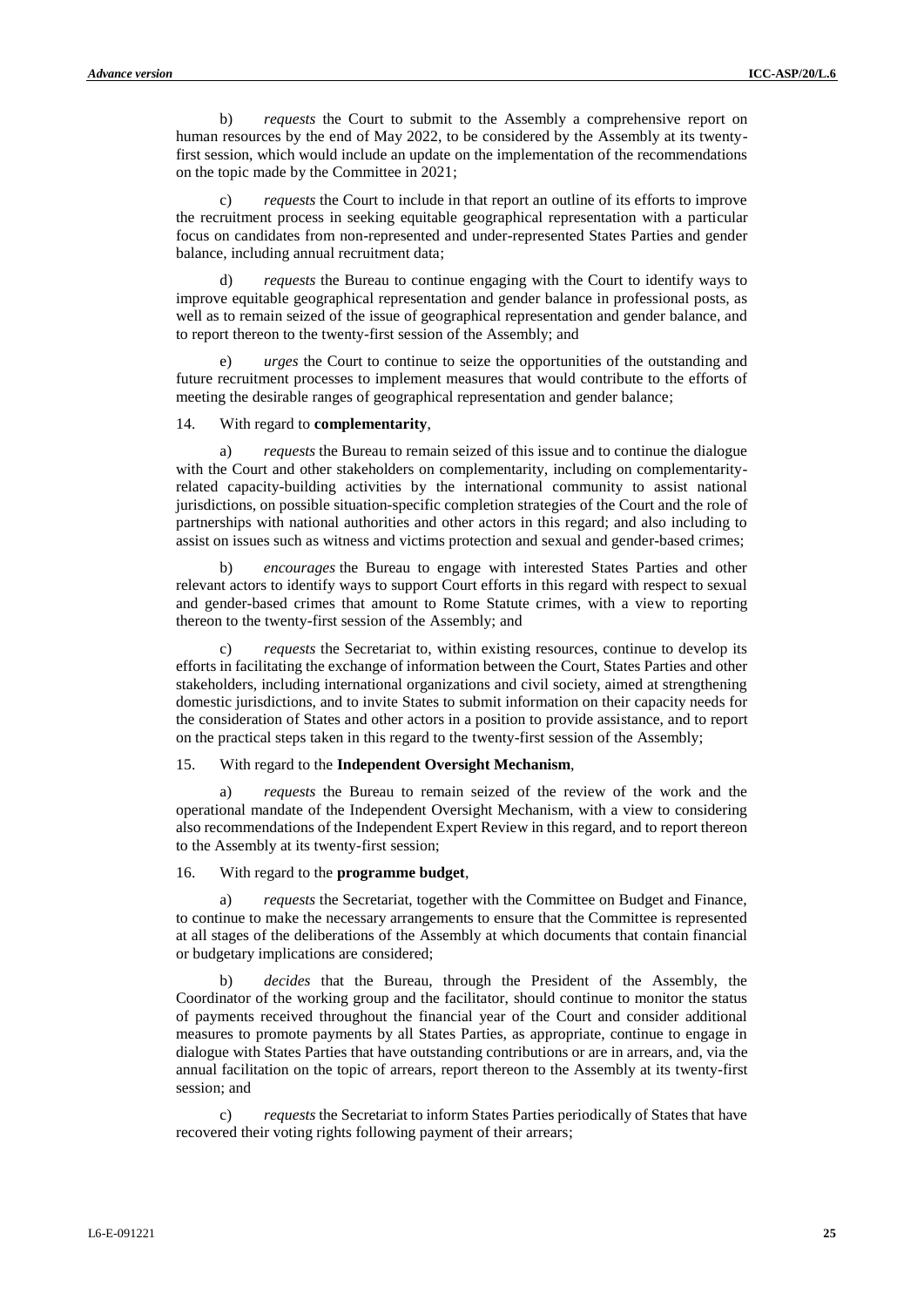17. With regard to the **Review Conference**, *requests* the Secretariat to make publicly available on the Court's website information provided by States and regional organizations on the pledges of increased assistance to the Court made in Kampala;

#### 18. With regard to **consideration of amendments**,

a) *invites* the Working Group to continue its consideration of all amendment proposals, in accordance with the Terms of Reference of the Working Group; and

b) *requests* the Working Group to submit a report for the consideration of the Assembly at its twenty-first session;

#### 19. With regard to **participation in the Assembly of States Parties**,

a) *decides* that the Committee on Budget and Finance shall hold its thirty-eighth session virtually on 11 January, its resumed thirty-eighth session from 9 to 13 May 2022 and its thirty-ninth session from 12 to 23 September 2022; and

b) *also decides* that the Assembly shall hold its twenty-first session in The Hague from 5 to 10 December 2022, and its twenty-second session in New York.